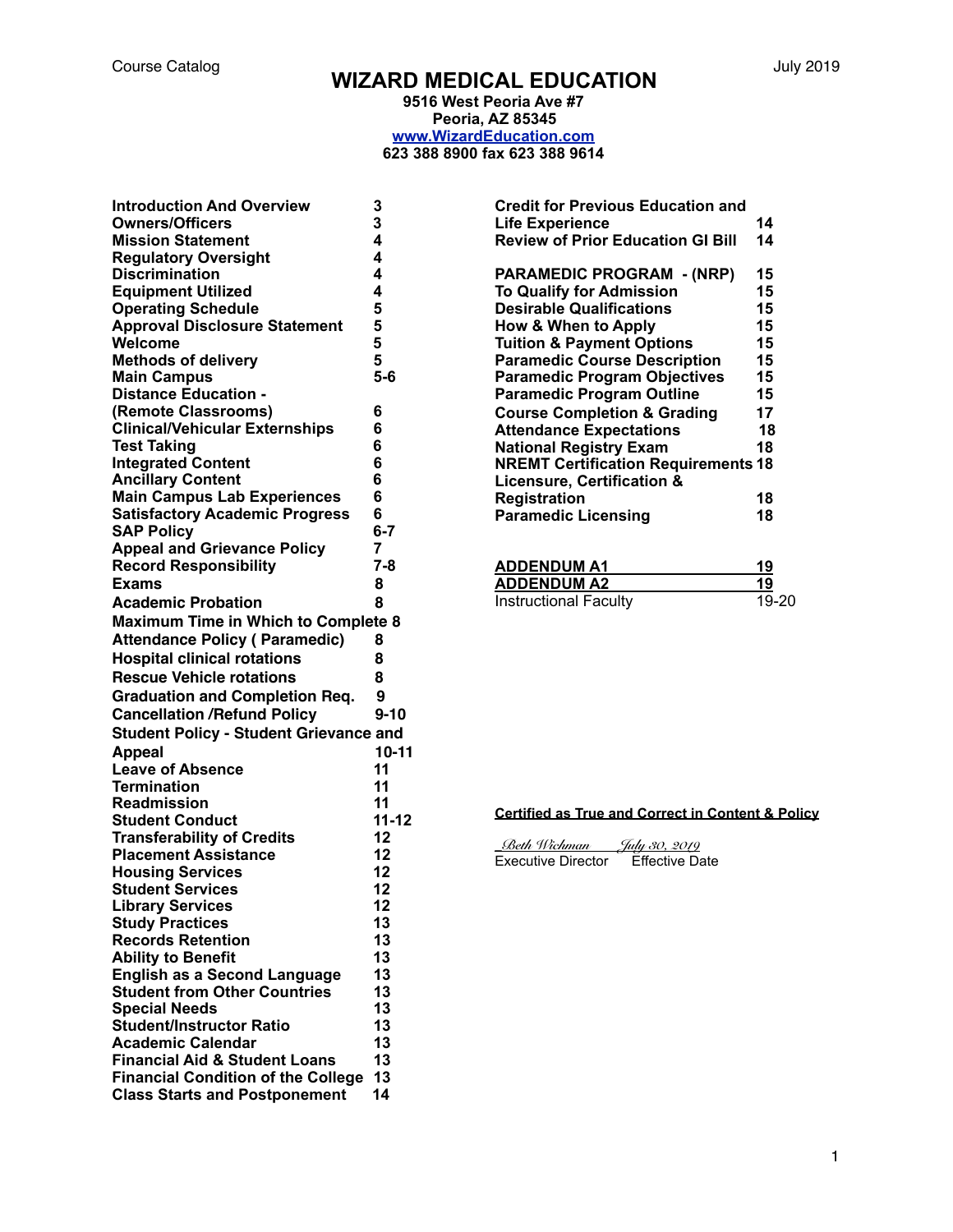**COURSE TITLE:** EMT to Paramedic Training Program CLASS MEETING DAY AND TIME: DIDACTIC: Every Thur & Fri 8a to 6:00p

Nov 7, 2019 - Aug. 9, 2020

**Session P101** : Nov 7, 2019 - Feb. 25, 2019 **Session P202**: Feb. 26, 2020 - May 18, 2020 **Session P303**: May 19, 2020 - Aug. 9, 2020

**CLINICAL:** Scheduled on a rotating basis

**FIELD INTERNSHIP:** Scheduled on a rotating basis

WE) observes the following holidays (no courses conducted and the administrative offices are closed): New Years Day, Memorial Day, Independence Day, Labor Day, Thanksgiving Day, the Friday following Thanksgiving, and Christmas Day. Courses are not scheduled between Christmas and New Year's Day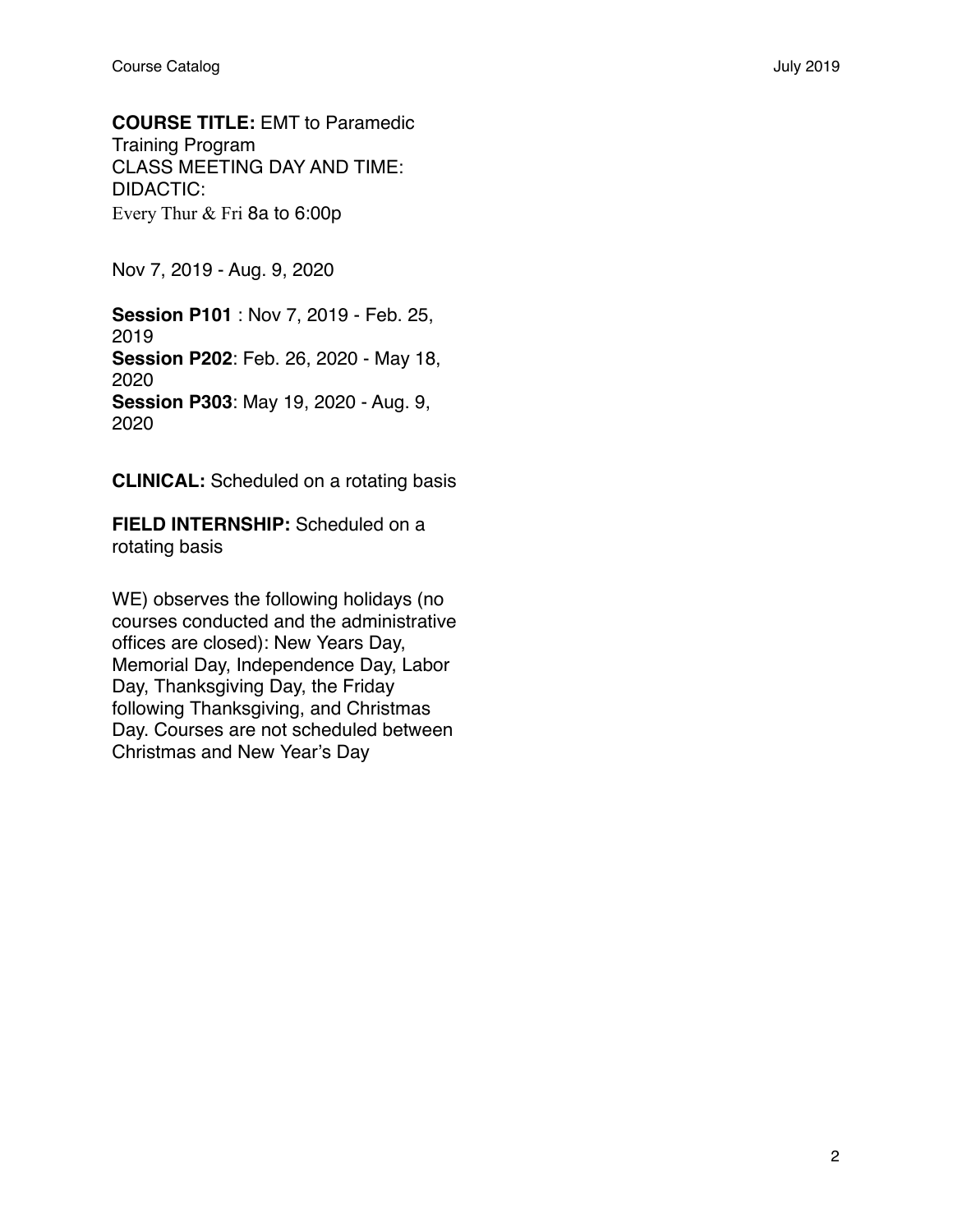## **Acknowledgements:**

**Catalog shall be available to students and prospective students in a written or electronic format.**

**As a prospective student, you are encouraged to review this catalog prior to signing an enrollment agreement.** 

## **History of Ownership**

**Wizard Education LLC was established January 1, 2003 for the sole purpose of providing advanced medical education and continuing education in the medical field. Three small continuing education companies combined to form Wizard Education. The companies were Advanced Certification and Training, an S Corporation, CERT Arizona an LLC, and Continuing Education Programs an LLC. The business of the new company was providing continuing education programs such as ACLS, PALS, BLS, AMLS, ITLS, Critical Care programs and EMT refresher and ALS refresher programs to hospitals, physicians, and EMS agencies in the state of Arizona. Wizard Education maintained only an administrative campus with offices for administrative activities, and all classrooms were provided by the contracting institutions and or EMS agencies. Requests for Wizard Education to provide a complete paramedic program to rural areas prompted the first complete paramedic program to be offered in Fort Mohave Arizona in 2008. The program was an enormous success with all program graduates passing the**

**National Registry exam and becoming immediately employed as paramedics. Wizard Education**

**continued to provide paramedic programs in different areas of the State to agencies by request. Several programs were provided at the Maricopa County Sheriff's Training Center, and Bullhead City Fire Department for multiple small fire departments and EMS agencies. It has become part of the mission of (WE) to not only provide Continuing Education programs to underserved areas of the State but to also provide paramedic programs to the same. Wizard Education has since provided paramedic programs in Parker, Prescott, Somerton, Lake Havasu and San Luis, Arizona. In 2011 it became clear that Wizard Education needed a dedicated campus with** 

**classroom, and laboratory as well as administrative offices so all the business was moved to 9516 West Peoria. Paramedic class and continuing education programs are taught in the classrooms there and all administrative offices are located there. Wizard Education still offers ALS-Refresher programs and EMT-Refresher programs on a regular basis at several agencies around Arizona. In 2011 Wizard Education established the first remote site in Parker Arizona for the paramedic program beginning February 2012. With success at using teleconference equipment at this site mixed with on site instruction and attendance by the group at Parker for several classes at the main campus, it became clear that Wizard Education had an excellent means of providing paramedic education to the rural areas of Arizona in an effective and cost efficient manner.** 

#### **Meet the Owners/Officers**

Fredrick Killingbeck RN,EMT-P,CEN,FICN,E-TNS President, CEO

Carl Lind, NRP VP Operations

Laura Lind NREMT Director Human Resources

Bonnie Killingbeck RN

## **MISSION STATEMENT**

**To improve Healthcare, by providing high quality education in a pleasant supportive environment.** 

**The (WE) EMT & Paramedic Programs dedicates its efforts and resources toward assuring a quality education and learning environment for its students. The programs strive to produce EMT's & paramedics with outstanding clinical abilities, and critical thinking skills who will provide a high level of compassionate patient care that is thoughtful and intelligent in its approach.** 

**To accomplish this mission (WE) will: \*Provide a comfortable classroom environment conducive to learning.**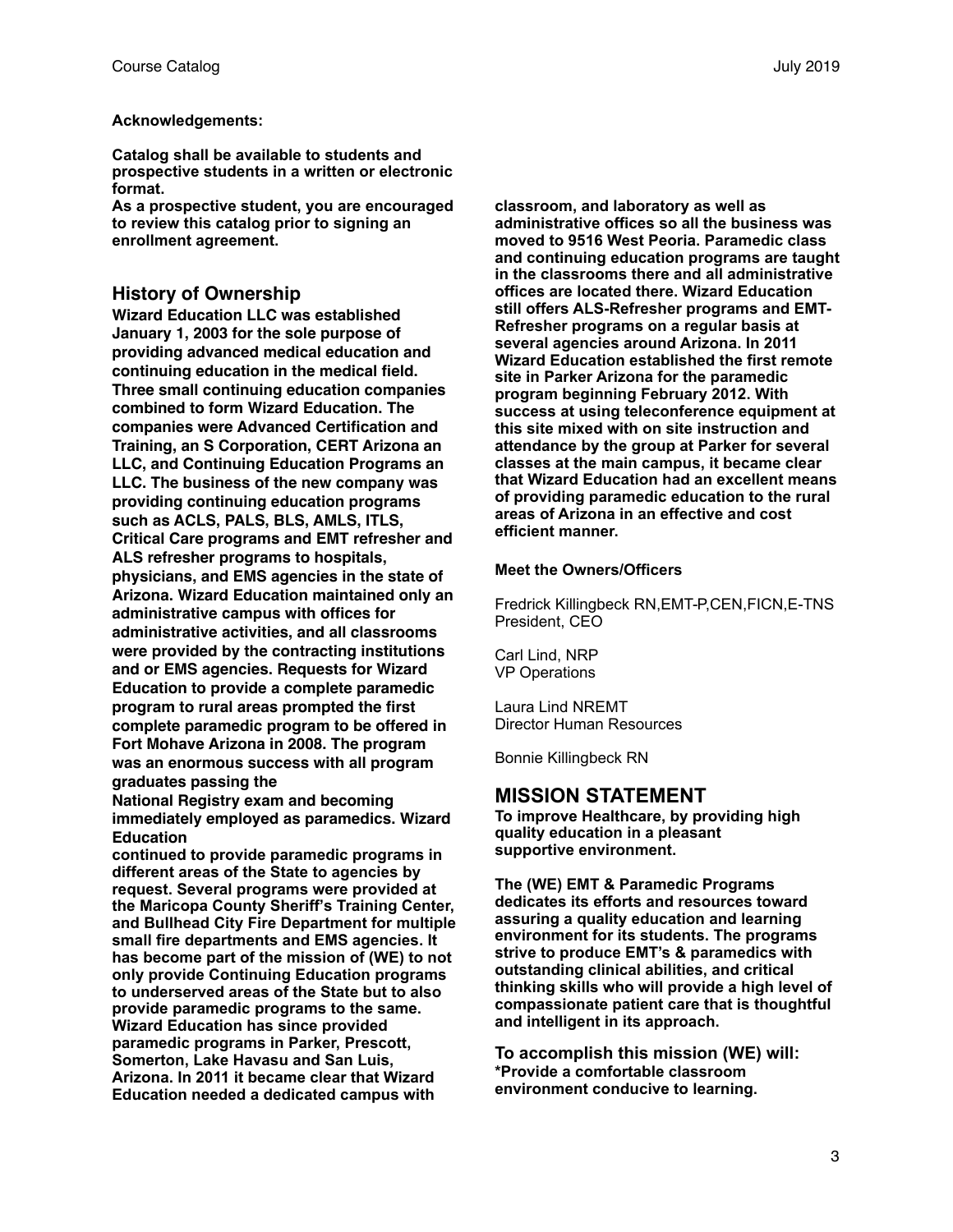**\*Seek out areas in the State that need EMT & Paramedic education and provide an opportunity to attend classes in that geographic area.**

**\*Select textbooks and learning material relative and pertinent to EMS practice \*Provide equipment and supplies that allow students to gain expertise in psychomotor skills**

**\*Provide high quality instruction from experienced educators specializing in medical education.**

**\*Provide excellent opportunities for clinical experience in the hospital and pre-hospital environment.**

**\*Guarantee that any graduate of (WE)'s EMT & Paramedic program that cannot pass the National Registry exam may repeat the entire program at no cost.**

#### **Regulatory Oversight**

#### **Accreditation**

Wizard Education is institutionally accredited by the Accrediting Bureau of Health Education Schools (ABHES). Accrediting Bureau of Health Education Schools

(ABHES) 7777 Leesburg Pike, Suite 314N Falls Church Virginia 22043 (703) 917-9503 Fax: (703) 917-4109

Wizard Medical Education is granted Regular Vocational Program License # V1624 by State of Az State Board for Private Post Secondary Education The State Board address is: 1740 W Adams St Phoenix, AZ 85007. Phone: 602/542-5709 Website: [www.azppse.gov](http://www.ppse.az.gov)

The Wizard Medical Education Paramedic program is accredited by the Commission on Accreditation of Allied Health Education Programs ([www.caahep.org\)](http://www.caahep.org) upon the recommendation of Committee on Accreditation for the Emergency Medical Services Professions (CoAEMSP)

#### **Commission on Accreditation of Allied Health Education Programs (CAAHEP)**

1361 Park Street Clearwater, Florida 33756 (727) 210-210-2350 Fax: (727) 210-2354 [www.caahep.org](http://www.caahep.org)

#### **Committee on Accreditation for the Emergency Medical Services Professions (CoAEMSP)**

4101 West Green Oaks Blvd., Ste. 305-599 Arlington, TX 86016 (817) 330-0080 Fax: (817) 330 0089 [www.coaemsp.org](http://www.coaemsp.org)

Wizard Education (EMS #450372) is a Certified ALS Training Program by the Arizona Department of Health Services, 150 North 18th Avenue, Phoenix, AZ 85007, phone 602.542.1025 Association Membership Wizard Education is an accredited provider by Continuing Education Coordinating Board for Emergency Medical Services (CECBEMS) (provider #WIZ6622) for EMT and Paramedic Refresher programs.

**(WE)'s programs do not offer a degree however, (WE)'s Paramedic course may be eligible for college credit from Arizona Western College, Yuma AZ. Through this partnership students have the opportunity to obtain college credits and/or earn an Associate of Applied Science (AAS) or an Associate of Science (AS) degree in Paramedicine.** 

**Director of Emergency Medical Services Arizona Western College PO box 929 Yuma, Arizona 85366-0929 Cell: (928) 210-9442 Office: (928)317-6068 Fax:(928) 317-6230** 

#### **(WE) does not participate in Title IV programs at this time.**

#### **(WE) does not contract any portion of its courses to a 3rd party.**

#### **Discrimination**

(WE), its staff and instructors do not discriminate on the basis of race, ethnicity, gender, sexual preference or disability. Discrimination or acts of discrimination on the part of any student will not be tolerated.

#### **Equipment Utilized**

(WE) maintains a extensive inventory of educational and training equipment specifically designed for the training of Emergency Medical Services (EMS) personnel. This equipment is representative of the types of equipment currently in use by front-line EMS providers throughout the state and nation for the current practice of EMS. This inventory includes specialized anatomical models and human-like training manikins and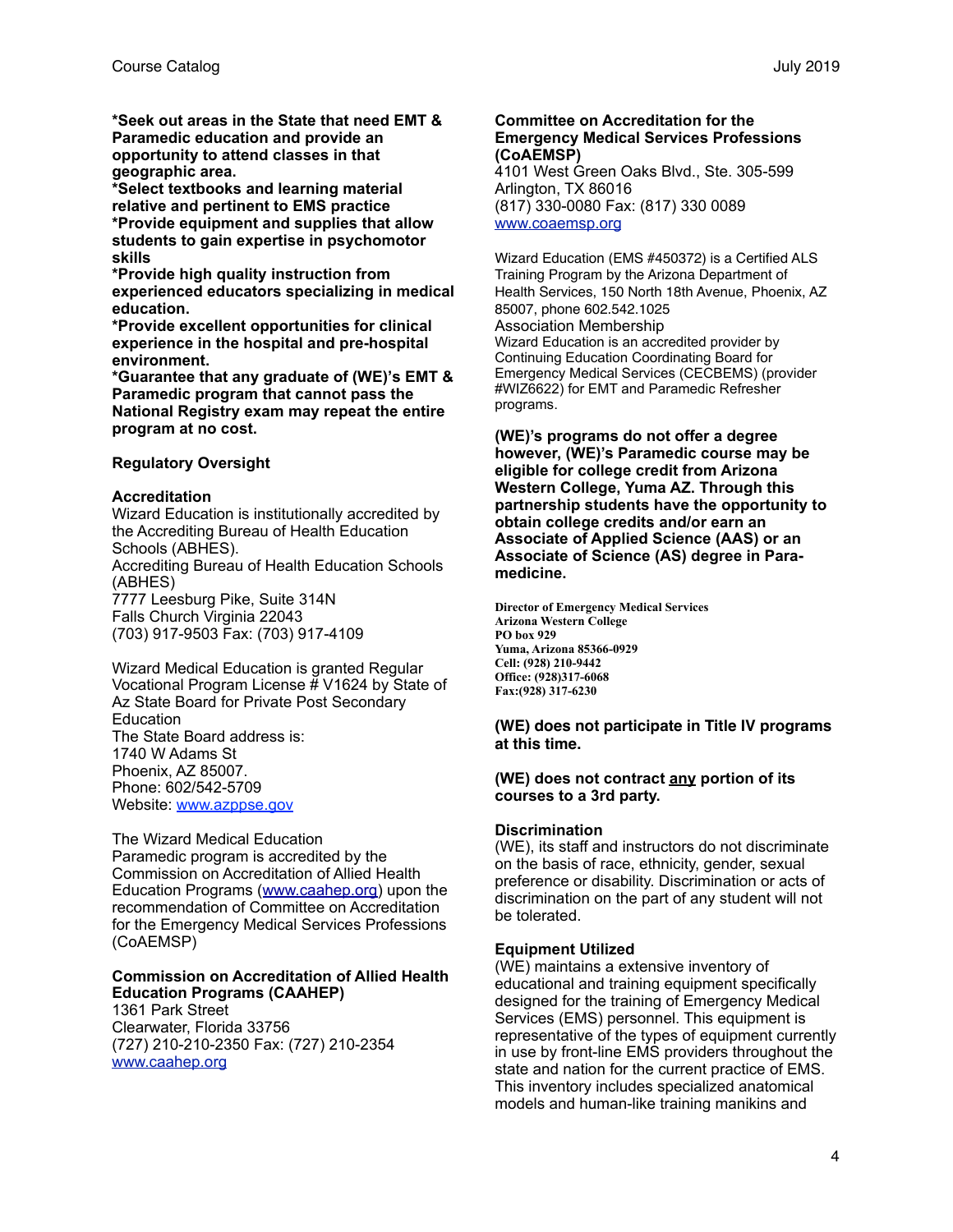devices designed to simulate the human body. Cardiac monitors and defibrillators are available for hands-on training, and students will learn to manage airways, ventilate patients, support vascular status and treat shock, and in the advanced programs, start intravenous lines and administer medications as allowed by the state and national scope of practice.

## **Operating Schedule**

(WE)'s administrative offices are open Monday through Friday from 8:00 a.m. to 4:00 p.m. Staff and/or faculty members are available to answer questions and process enrollments. Course hours are 8:00 a.m. to 6 p.m., Monday-Friday. Depending on the class schedule, instruction may be all day, part of the day. Generally, instructors are available on weekdays. However, if you have questions or problems with your classes or schedule, please contact the Business Office or Registration Office at (623) 388-8900, (WE) has voice mail capability for afterhour messages.

(WE) observes the following holidays (no courses conducted and the administrative offices are closed): New Years Day, Memorial Day, Independence Day, Labor Day, Thanksgiving Day, the Friday following Thanksgiving, and Christmas Day. Courses are not scheduled between Christmas and New Year's Day.

#### **Arizona State Approval Disclosure Statement**

(WE) , 9516 West Peoria Ave. #7, Peoria, AZ 85345 is a private institution approved in the State of Arizona by: Arizona Department of Health Services 150 North 18th Avenue, Phoenix, AZ 85007, phone 602.542.1025 as a Certified ALS Training Program ( EMS #450372). This approval means the institution complies with the minimum standards established under applicable law for the operation of a school engaged in occupational instruction. It does not however imply any endorsement or recommendation by the state. Approval must be renewed with minimum periodically as required and is subject to continuing review.

Approved are the following courses (in clock hours)

## **Paramedic**

Length: 1308 Clock Hours/ 40 Instructional weeks CREDENTIAL AWARDED: Certificate of **Completion** 

#### **WELCOME**

Prospective enrollees are encouraged to visit the physical facilities of the school and to discuss personal educational and occupational plans with the school personnel prior to enrolling or signing enrollment agreements. (WE) offers certificate of completion programs and does not offer degree programs. While (WE) Paramedic certificate of completion program is has received a letter of review by the Commission on Accreditation of Allied Health Education Programs (CAAHEP), (WE) does not offer degree programs. The school's certificate of completion programs currently do not qualify for federal student financial aid, "All information in the content of this school catalog is deemed current and correct as of the date of revision, and is so certified." *Annette Topliff, RN*  Program Director

## Methods of Delivery

Paramedic programs currently offered at Wizard Education are offered both residential and in hybrid format. Students attend classes held at the main campus (residential) Or will attend a program that is offered in another approved location (Distance Education Classroom), via a Live Teleconference also, attending 5 main campus lab experiences and any clinical or externship experiences required by the program. Wizard Education is pleased to be able offer courses via a Live Teleconference for students attending from Rural Areas in Arizona. We feel that it is important for students to be able to access educational opportunities in multiple modes of delivery using technology that transcends the reach of geographic locations. Our goal in hybrid education to provide the quality education Wizard Education is known for and to advance the movement of technology and its diverse applications in the 21st century into our global classroom. Wizard Education uses a professional Learning Management System to provide distance education, whereby students can login from a remote classroom and attend their Live teleconference classes.

#### **Wizard Education Main Campus 9516 W Peoria Ave #7 Peoria, AZ 85345**

Wizard Education, is a privately owned and controlled, single institution with the geological on-campus location at 9516 W Peoria Ave, Peoria AZ 85345 Wizard Education does not have oncampus student housing. Wizard Education does not share or lease campus space to other Title IV institutions. Students, faculty, and administrative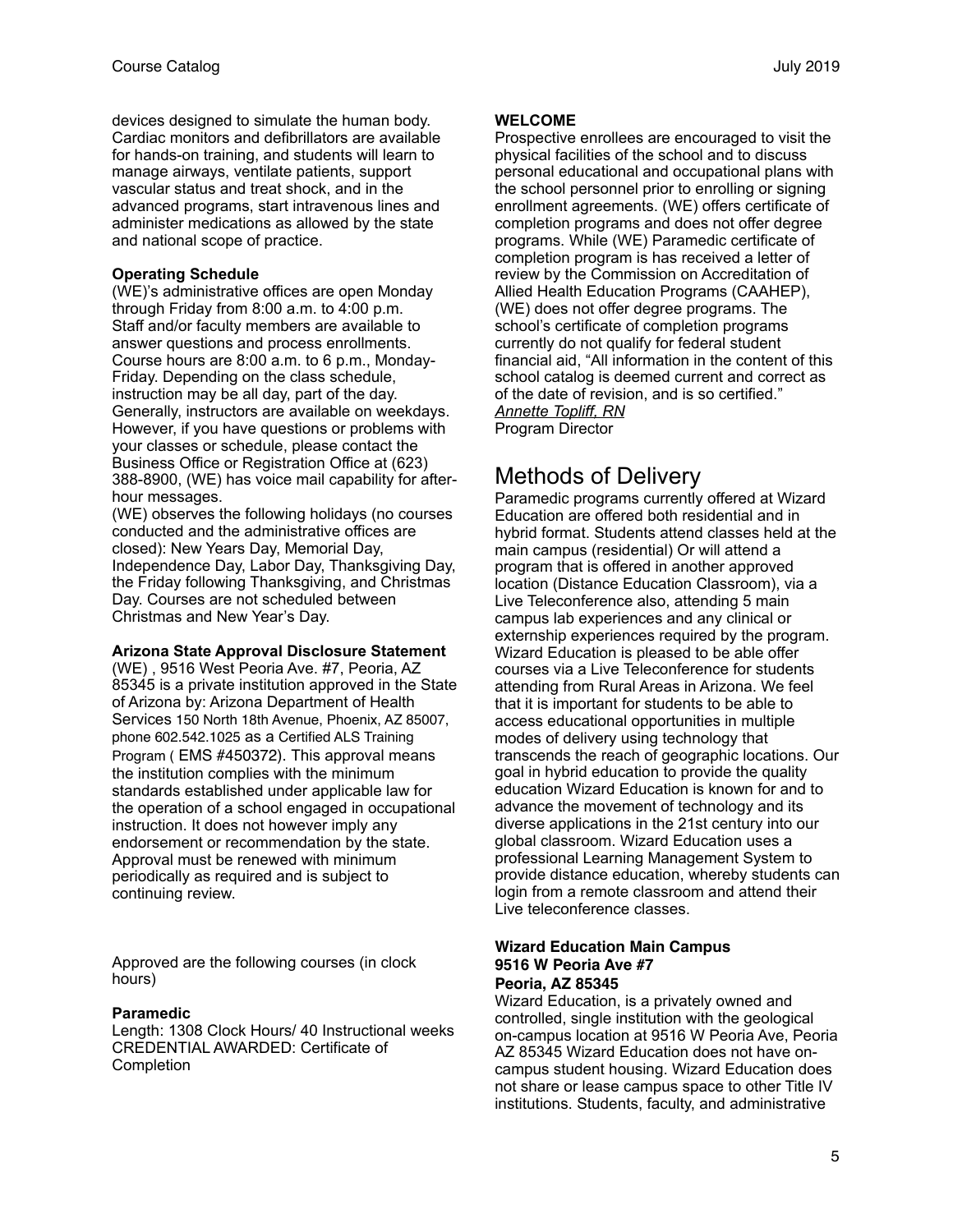employees are all housed in this single location. The campus area includes the side walk in front and to the side of the building, the parking lot in front. Wizard Education does not own or control any non-campus buildings or property. Wizard Education is open from 8:00 a.m. to 6 p.m.,Monday through Friday. Facility info:

Wizard Education is a one-story facility with curbramp access. The restrooms are designed to meet all of the "Americans with Disabilities Act" codes. The class rooms are large enough to provide barrier-free wheelchair access. Anyone needing assistance, should check in at the front desk, so that accommodations may be provided. The campus houses two (2) lecture classrooms, The rooms contain a computer accessed In-Focus projector for displaying Power Point presentations, video or DVD presentations and wireless Internet access. The Internet is used to download current information into the classroom for instructional purposes.

Student Parking: Student parking is directly East of the main building. There are approximately 100 student parking spaces. Daytime student parking is from 7 a.m. until 7 p.m.

Students are asked to keep their cars locked to avoid potential problems. Wizard Education is not responsible for damage to/theft from student cars. Disabled Parking/Campus Access: Disabled parking is available in front of the main entrance. A disabled tag is required to use this parking area.

## **Distance Education (Remote Classrooms)**

The Distance Education students course schedule will be provided to the student prior to enrollment to ensure that the student understands the dates and times they are expected to be present at the Main campus\*, or in remote classroom. In addition, Distance Education structure allows a student to remain as a full-time student in the pursuit of his or her credentials, but able to better focus on success without the barriers that oftentimes causes scheduling conflicts which interfere with their educational pursuits.

• **see Addendum A1 for classroom location and Main campus lab schedule.**

## **Clinical/Vehicular Externships:**

Clinical and Vehicular experiences are conducted under the supervision and guidance of instructors and/or vehicular preceptors. Distance Education students will be supported by the Clinical coordinator in scheduling these. Every attempt will be made to use the fire departments, EMS agencies and hospitals in the area of the classroom.

## **Main Campus Lab Experiences**

Students should expect to be prepared for lab experiences at the \*Main campus as the lab lesson contents will be directly correlated to the classroom content. This is critical for the success of any student engaging in education in a Distance Education delivery format. The expectation of success in a competency assessment is dependent upon a student's full understanding of the theory which will provide the necessary preparation of knowledge, in order to perform a skill in the laboratory setting. Some of the lab activities will be discussion based and interactive, but will always correlate with skill sets and the application of knowledge in a simulated clinical setting.

## **Test Taking**

A faculty member will be assigned to proctor exams for each Distance education classrooms offered. Paramedic courses will have 2 mid-term and 1 final exam. Quizzes and chapter tests will be administered via live teleconference by the instructor weekly.

**Wizard Education Main campus and Distance Education Students will be provided with the same caliber of education and student services without regard to the method of instructional delivery.** 

#### **Integrated Content**

Wizard Education Paramedic courses include integrated electronic content from the Paramedic text companion web site, CD-ROM or other delivery device. This content is fully integrated into the related course of instruction with instructions for its use and purpose.

#### **Ancillary Content**

Some Paramedic Education courses include ancillary electronic content found on a text companion web site,CD-ROM or other delivery device. When a student is referred to ancillary content, instructions on how and when to access the content is included in the unit and its use is identified.

#### **Satisfactory Academic Progress**

(WE) requires students who are attending the college to be making satisfactory academic progress toward the period, as well as continuously monitored throughout the course or program to determine if a student is progressing satisfactorily.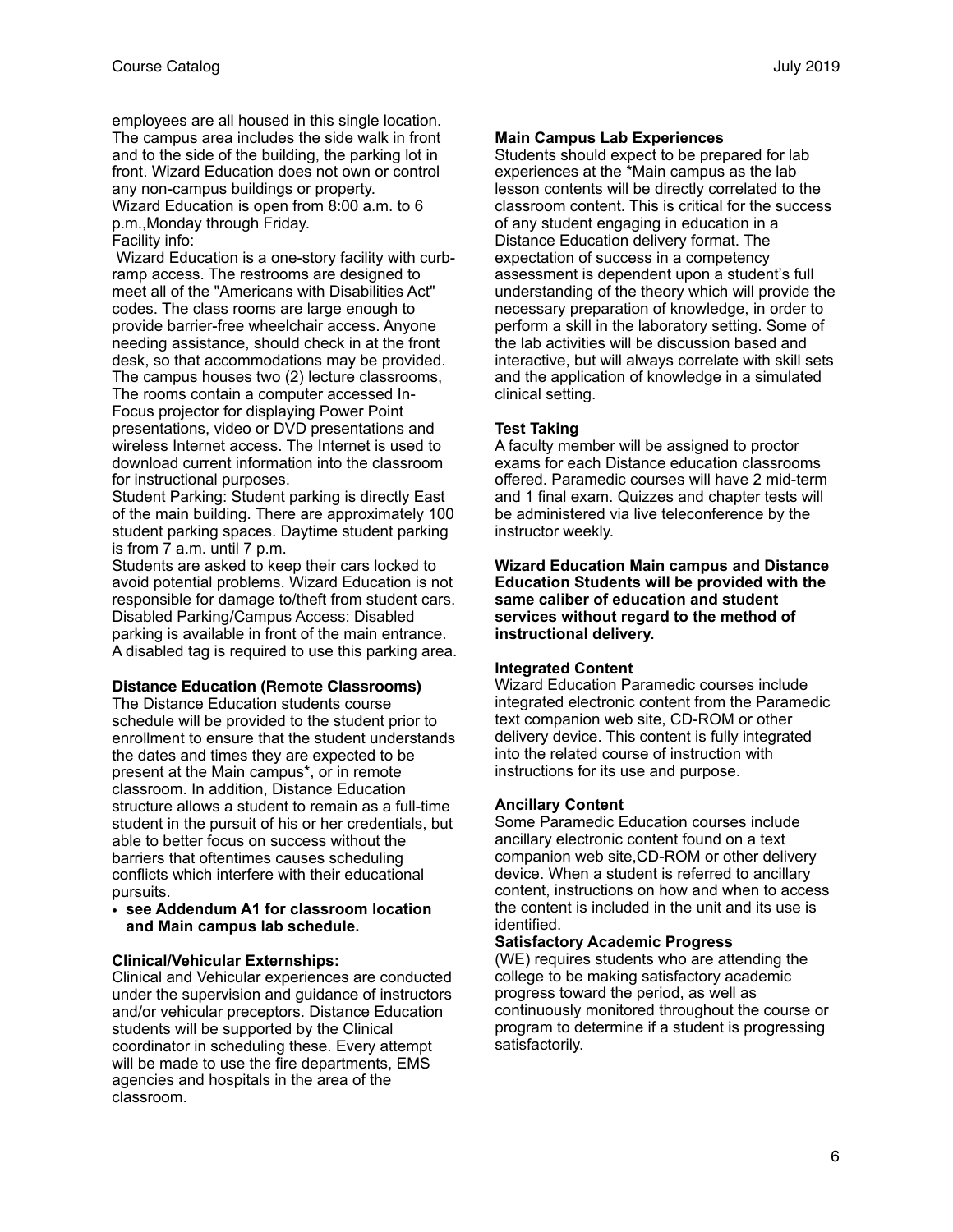## **Policy**

Standards of satisfactory academic progress for students enrolled in full-time programs are as follows:

- 1. The student must maintain an 80% at the end of the Session and at the end of each Session thereafter; and
- 2. The student must be completing credit units at a rate which would enable him/ her to complete the requirements for the program in a maximum time frame of 150 per cent of the published length of the academic program ( 40 Weeks)

Academic progress will be checked at the end of each Session for which the student is enrolled. A student who fails to meet any of the standards will be placed on Academic Probation warning for the remaining Session. During that Session, the student will continue to be eligible for Veterans assistance. At the end of a Session during which a student is on Academic Probation, if the student still fails to meet any of the requirements, the student will become ineligible for Veterans assistance.

A student who becomes ineligible for Veterans assistance at the end of a Session during which he/she was on Academic Probation may appeal the determination. The appeal will be reviewed by a committee which shall be composed of two individuals to be designated by the student's school, and one to be designated by the Director of Student Financial Aid. The committee shall review the student's progress in light of any extenuating circumstances that may be present, and make a recommendation to the Program Director of Student Financial Aid. The student may be placed on Academic Probation for an additional session if 1) the committee determines that the student should be able to meet the school's satisfactory academic progress standards by the end of the subsequent session, or 2) the school develops an academic plan for the student that, if followed, would ensure that the student is able to meet the school's academic progress standards by a specific point in time.

The student may continue to receive Veterans assistance during the probationary term. If the student has not met the academic progress standards or the requirements specified in the academic action plan by the end of the probationary term, he/she will be ineligible for further Veterans assistance until such time as he/ she meets the standards.

At the end of each session, the Certifying Official will notify students who have failed to meet the academic progress requirements as quickly as possible.

**In order to ensure that students are meeting the qualitative component, report cards will be issued to students at end of each Session . Weekly test and quiz scores are published on the website and posted in the main classroom. Students may review their report cards as well their assignments anytime.**

#### **Appeal Process**

The letter of denial from the Certifying Official will describe the appeal process and an appeal form will be provided. Examples of special or unusual circumstances are a personal injury or illness, death of a relative, or other circumstances as determined by the student's college. The appeal must explain how the special or unusual circumstances have been resolved so that the student will now be able to complete the required number of credit hours or attain the required grade point average.

The appeal must be submitted to the student's college for evaluation. The college will respond to the appeal in writing within two weeks of receiving the complete appeal with a copy provided to the Program Director.

If the appeal is approved, the student's Veterans Assistance will be reinstated for one session. By the end of that session, the student must have successfully completed the required number of credit hours and attained the overall required grade point average. Students who fail to make SAP by the end of that session will have their future Veterans Assistance eligibility terminated. They will be notified in writing of their status by the Office of the Veterans Assistance Certifying Official.

Federal regulations prevent a student from submitting an appeal two session in a row. However, there is no limit to the number of appeals a student can submit if they can document there are new circumstances preventing the student from making SAP.

Standards for satisfactory academic progress shall be applied to all students in all courses and programs. Specific aspects of satisfactory academic progress such as attendance, grading, academic probation, leaves of absence and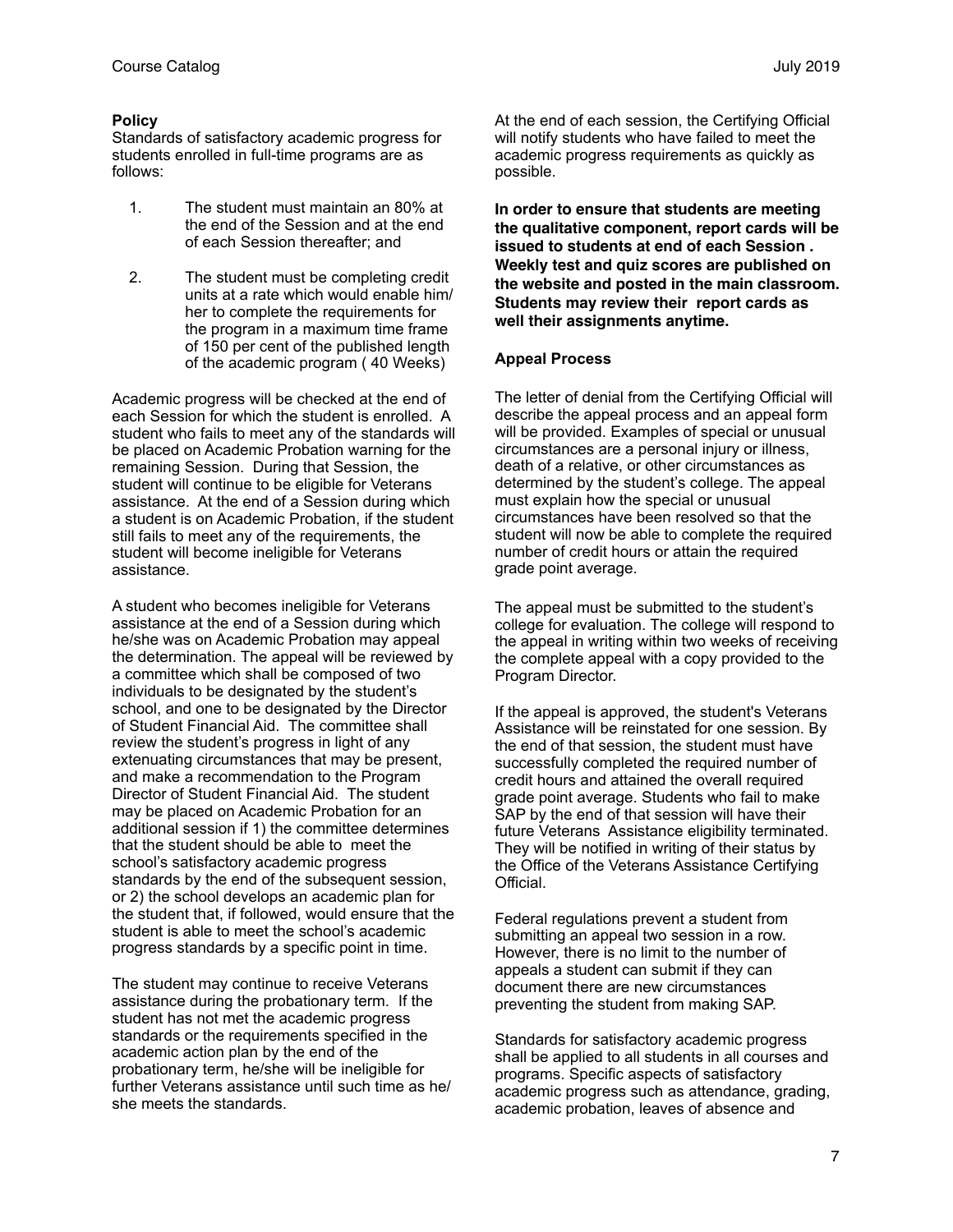maximum allowable program time, including the effect of failure to adhere to the standards as published, may be contained within separate, specific policies pertaining to each aspect. Where such policies exist, they will typically contain more detailed information and should be reference as needed for application.

#### **Records Responsibility**

It shall be the responsibility of the college's Program Director (s) and the Lead Faculty, in cooperation with the assigned Educational Assistant, other administrative and business office staff to maintain student records that will allow monitoring of satisfactory academic progress.

#### **Exams**

All students must complete all written exams with an 80% or greater score. Any student that does not achieve 80% correct on any test must complete a repeat exam on the same material within the same Trimester and pass it with at least an 80%. The final score entered into the test record for any retake of at least 80% will be entered as 80%. Students are allowed 3 attempts to pass the course final exam with a score of at least 80%.

#### **Academic Probation**

Students who fail an exam, and have to retake exams in two consecutive weeks will be placed on probation. Students will receive a letter of academic probation which will describe the reason for probation and define the terms for removal from probation. The student will sign the letter of probation and a copy will be kept in the student's file. Students who fail to report to Hospital clinical or Rescue Vehicle assignments without prior notice given to the clinical or vehicular coordinator will be placed on immediate probation. Any repeated failure to report to a Hospital clinical or Rescue Vehicle assignment without prior notice given to the clinical or vehicular coordinator will be cause for termination from the program. Students on academic probation are expected to show commitment to removing themselves from probationary status. Students may be removed from probation after not requiring any retake exams for the remainder of the session. A student on academic probation who does not achieve this minimum at the close of the probationary or grading period will be dismissed. Academically dismissed students are not allowed to make application for readmission for at least one full session following dismissal. A student may appeal (see appeal/complaint procedure) academic dismissal beginning at the level if academic dismissal was caused by

mitigating circumstances such as extended illness, personal tragedy, accident, a death in the immediate family or other special circumstance. If the appeal is granted, the student will be entered on academic probation.

#### **Maximum Time in Which to Complete**

All Paramedic students must have completed all objectives and successfully completed all exams in any session prior to the beginning of the next session. Students must complete all objectives and pass the course Terminal Competency exam within 10 weeks after the official end of the program. Failure to do so will result in termination from the program without graduation.

#### **Attendance Policy**

Paramedic students may not be absent for more than 32 hours total for the program. Students are to notify (WE) by phone prior to class time if they are going to be absent or late. Notice of prolonged absence must be made in person or by letter to the appropriate school administrator, as designated by the Program Director. All absent time, including late arrivals and early departures, regardless of reason, is recorded and becomes part of the student record. Students absent for four (4) consecutive class days from the last date of academically related activity, including externship, will be terminated.

## **Hospital clinical rotations**

Students must complete all (168 Hours) of hospital clinical rotations with a satisfactory performance evaluation for each rotation. These must also be entered into FISDAP. No credit is given for skills or clinical time that has not been recorded into FISDAP.

#### **Rescue Vehicle rotations**

Students must complete all (500 Hours minimum) of Rescue Vehicle rotations and skills evaluations with a satisfactory evaluation for each rotation. Additional Rescue Vehicle rotations may be needed to complete all required skills (additional hours cannot be certified for GI Bill® funding). All required skills must be completed. These must also be entered into FISDAP. No credit is given for skills or clinical time that has not been recorded into FISDAP.

*Student attendance is necessary to complete the program. Satisfactory progress towards earning a certificate means students must meet academic and attendance requirements. Students must maintain attendance as described in the college catalog and as set forth in the Paramedic program specific*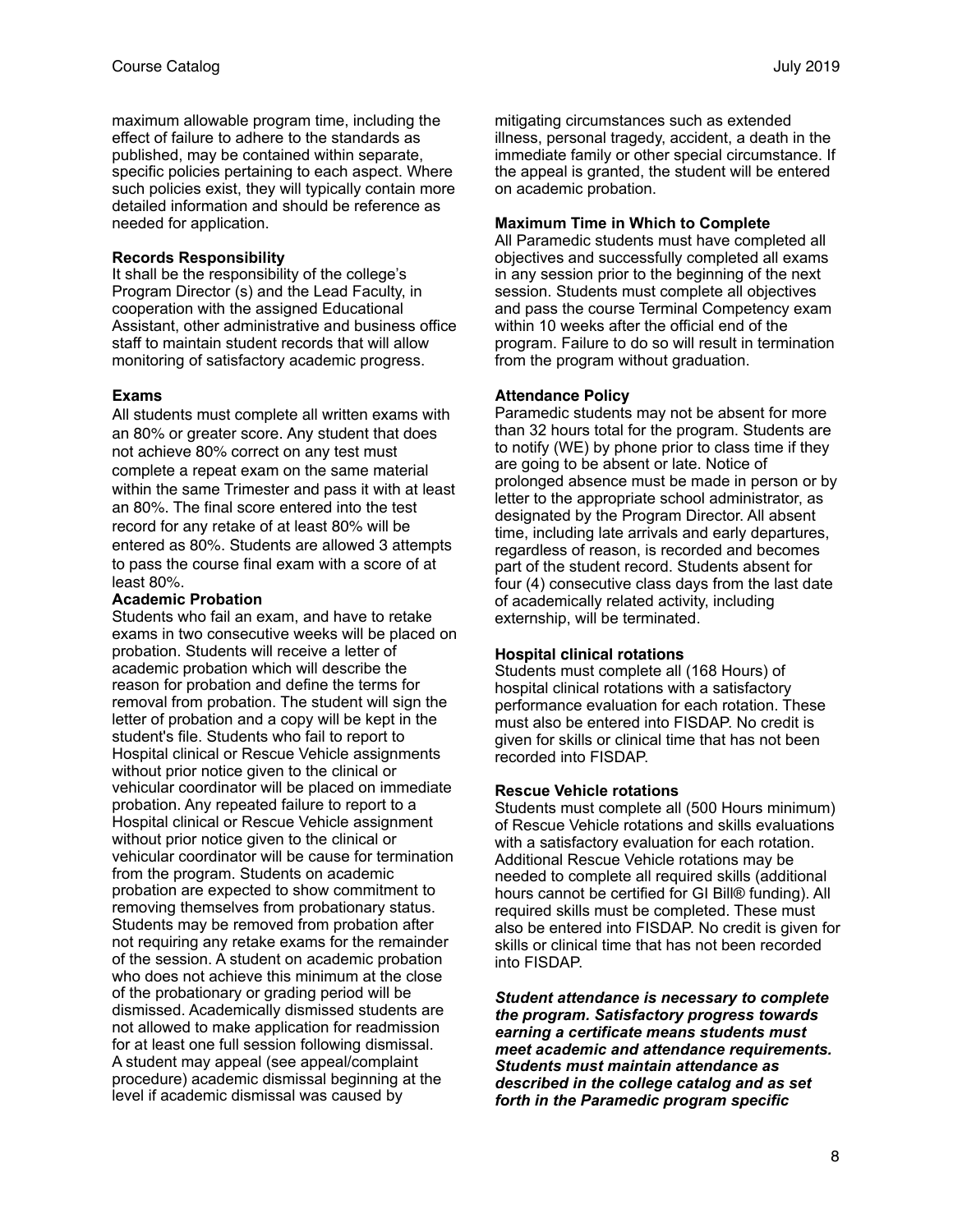#### *policy. Failure to maintain this standard will lead to dismissal. All applicable rules for attendance and tardiness, in accordance with published program policy, shall remain in force and effect at all times.*

## **Graduation and Completion Requirements**

Upon satisfactory completion of all phases of the training course, including such testing as may be required by the institution, a certificate will be issued in the name of the student, bearing the official name and insignia of the institution where the course was completed.

To be eligible for graduation, students must have • Accumulated, with passing grades, the required number of academic hours.

• Maintain an 80% or higher grade in the course at all times, Final exams must also be completed with at least an 80% correct. ( Students will be offered 2 attempts to pass the Trimesters final exams.)

• Completed 204 hours of Clinical Rotations • Completed 300 hours (min) of Vehicular Rotations

• In some cases it may take more than 300 hours to complete the objectives of the Field Internship rotations. Students have six months from the last day of the program to complete all of the Field Internship objectives.

• Verified satisfactory completion of all program criteria for graduation with the Director of Education, Registrar.

• Returned any school property, including books and equipment (not purchased)

- All tuition and fees must be paid in full in order to receive completion certificates.
- Must complete and pass the NREMT Paramedic Skills exam.
- **This certificate serves only as evidence that all aspects of training set forth by the institution have been completed. It is not intended or implied that the certificate of the course completion in any way licenses the student to perform the prescribed skills.**

## PRIVATE PAY STUDENTS

## **CANCELLATION AND REFUND POLICY:**

An applicant denied admission by the school is entitled to a refund of all monies paid.

All tuition and fees, excluding the application fee (\$200.00), shall be refunded if a student does not commence class attendance.

Three-Day Cancellation: An applicant who provides written notice of cancellation within three days (excluding Saturday, Sunday and federal and state holidays) of signing an enrollment agreement is entitled to a refund of all monies paid. No later than 30 days of receiving the notice of cancellation, the school shall provide 100% refund.

Full refunds will be issued in the event courses/programs are discontinued.

## **Refund after the commencement of classes:**

Withdrawing is the formal discontinuance of a student's enrollment at Wizard Medical Education and involves the student dropping all classes after the course begins. Depending on the time of withdrawal, a student may be entitled to a refund of some part of the tuition.( See refund schedule below)

A student choosing to withdraw from the school after the commencement of classes is required to provide written notice to the Program Director. The notice is to indicate the expected last date of attendance and be signed and dated by the student.

#### **Refund Schedule: (Private Pay Students)**

**A student who withdraws or is terminated for any reason is provided a refund based upon the refund policy.**

Prior to Third week of instruction……….....50% Prior to Fourth week of instruction.............25% After Fourth week of instruction……..……0%

**Any refund issued is for PAID tuition only.** All refunds will be issued within 30 days of the determination of the withdrawal date.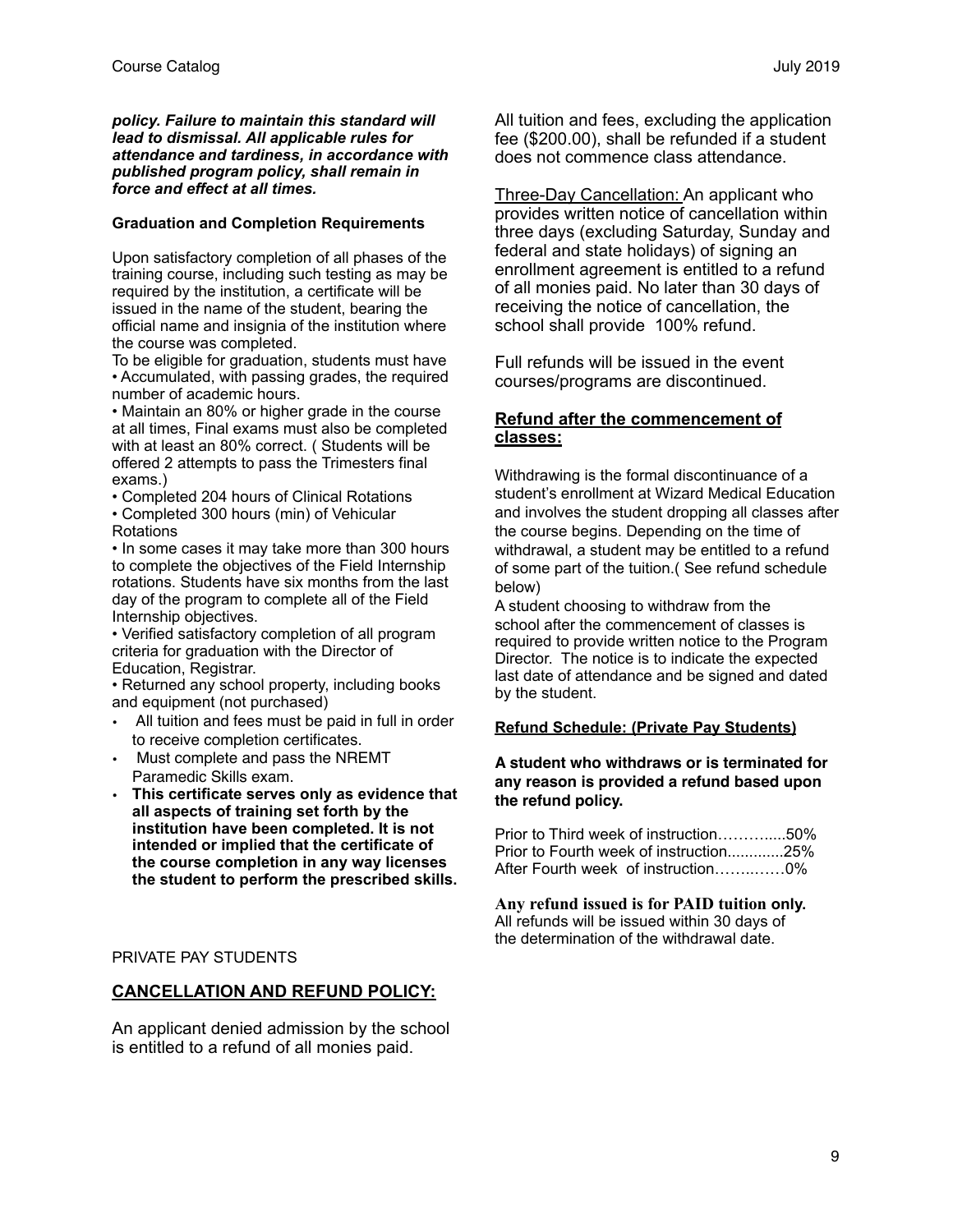## GI BILL® FUNDED STUDENTS

## CANCELLATION AND REFUND POLICY:

Withdrawing is the formal discontinuance of a student's enrollment at Wizard Medical Education and involves the student dropping all classes after the course begins. Depending on the time of withdrawal, a student may be entitled to a refund of some part of the tuition. A student choosing to withdraw from the school after the commencement of classes is required to provide written notice to the Program Director. The notice is to indicate the expected last date of attendance and be signed and dated by the student.

Any GI BILL® Funded student who Officially withdraws from a course is eligible for a refund according to the following schedule:

#### GI BILL STUDENTS ONLY Refund Schedule

| % of the clock hours           | **Tuition    |
|--------------------------------|--------------|
| attempted:                     | refund       |
|                                | amount:      |
| $10\%$ or less                 | 90%          |
| More than 10% and less than or | 80%          |
| equal to 20%                   |              |
| More than 20% and less than or | 70%          |
| equal to $30\%$                |              |
| More than 30% and less than or | 60%          |
| equal to 40%                   |              |
| More than 40% and less than or | 50%          |
| equal to $50\%$                |              |
| More than 50%                  | No Refund is |
|                                | required     |

\*The percentage of the clock hours attempted is determined by dividing the total number of clock hours elapsed from the student's start date to the student's last day of attendance, by the total number of clock hours in the program.

## **Student Policy - Student Grievance and Appeal**

## **Policy:**

Wizard Medical Education recognizes the importance of providing prompt and efficient procedures for fair and equitable resolutions of a student grievance or appeal. The following are procedures to follow for resolving a grievance or appeal.

## **Definitions:**

Grievance: A grievance is an alleged unfair, inequitable, or discriminatory interpretation, application, or implementation of college policy or procedure.

Appeal: An appeal is a request for reconsideration of a decision or sanction of the application of a college policy or procedure. Appealable decisions include sanctions/actions taken for student conduct, housing, or parking violations. Academic grades and financial aid decisions are also appealable.

## **Specific Procedures:**

Grade Appeals : Students who receive a grade that they believe does not correctly reflect their performance should discuss the grade with the instructor. If the matter is not resolved, it should be discussed with the appropriate program manager or department chair. If the matter is still not resolved, it should be discussed with the Dean of Academic Affairs. The decision of the Dean is final and Not subject to appeal.

## **General Grievance/Appeal Procedure:**

Informal Process: The purpose of the informal procedure is to allow the parties involved in a grievance or appealable decision to attempt to resolve the problem themselves through the following steps:

1.The student should attempt to discuss the complaint with the person who appears to be the source of the grievance or who made the appealable decision. This should be done within 10 class days of the incident or situation.

2. If the problem is not resolved in the first step, the student should take the complaint to the respondent's immediate supervisor.

3. If the problem is not resolved in to the satisfaction of the student through the informal process, the student may enter the formal grievance process. This should take place within 5 class days after talking to the supervisor in step 2.

4. If the student does not initiate the informal process within 10 class days of the incident or situation but at a later date, either the student or the respondent may refer the issue to the formal grievance process.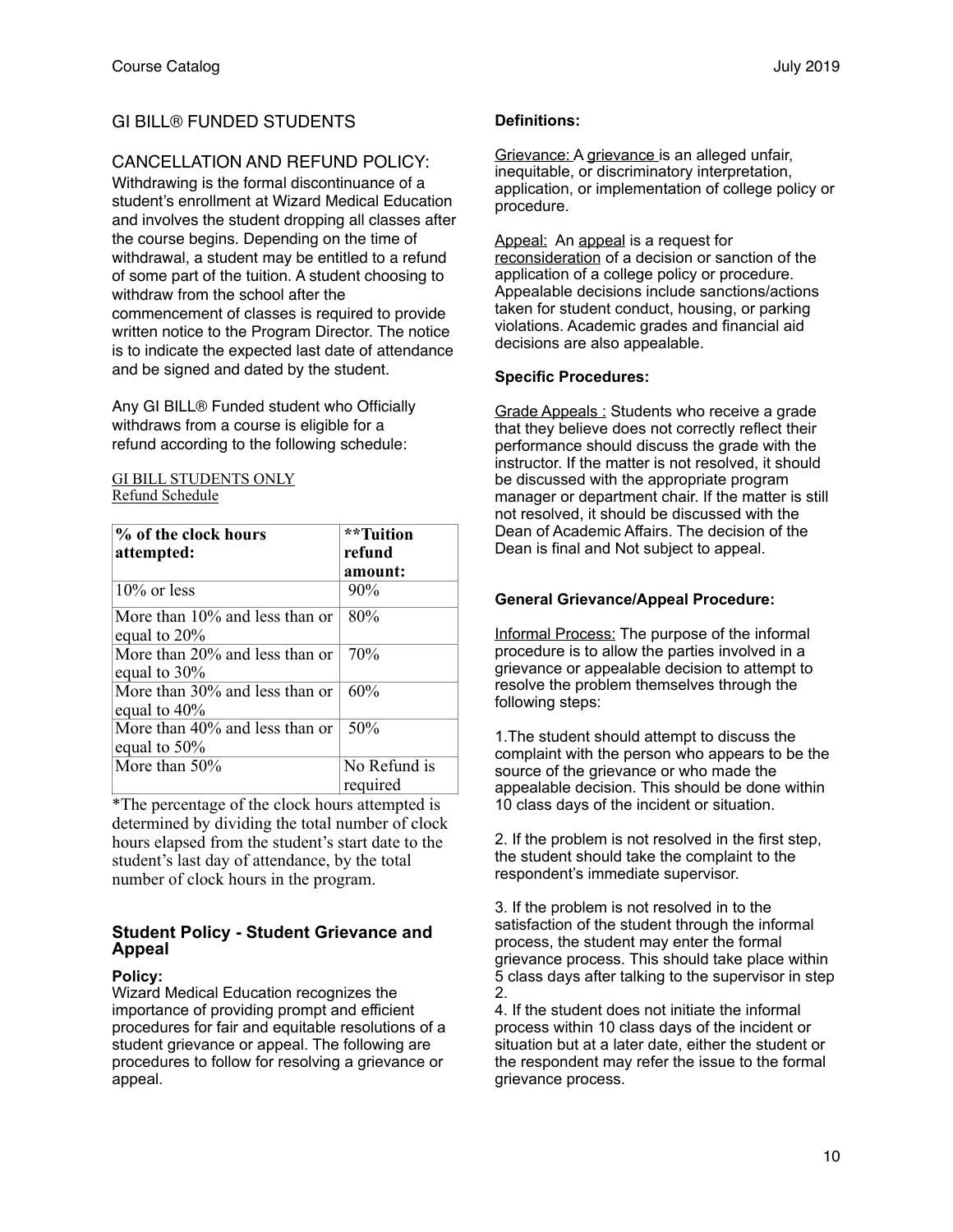## **Formal Grievance/Appeal Process:**

1. The student shall submit a complaint in writing to the appropriate college representative of the area responsible for the action which forms the basis of the grievance or appeal. The complaint shall contain a clear and concise statement of the grievance or appeal, the remedies sought and a request for a meeting with the involved person or persons. The complaint must be submitted within 10 class days of the event, unless there are extenuating circumstances.

2. The representative shall schedule a meeting with the student within 10 class days of receiving the written grievance or appeal, to discuss the matter. A written reply by the representative to the student indicating the results of the meeting and including further action, if any, to be taken shall be attached to the written grievance or appeal.

3.The student shall be given every reasonable opportunity to present the case, including the presentation of written and oral testimony, alone or by witnesses, and all parties will have the right to be assisted by an advisor, friend or counsel.

4. The representative shall submit a written report of the proceedings to the student within 2 class days of the decision. The report must include all matters upon which the final recommendations are made.

5. If the problem is not resolved in to the satisfaction of the student through the formal process the student may appeal to Program Director Annette Topliff.

6. If the student complaint cannot be resolved after exhausting the Institution's grievance procedure, the student may file a complaint with the Arizona State Board for Private Post-Secondary Education. The student must

Contact the State Board for further details. The State Board address is: 1400 W. Washington, Room 260 Phoenix, AZ 85007. Phone: 602/542-5709 Website: [www.azppse.gov](http://www.ppse.az.gov)

## **Leave of Absence**

Due to the intensity of the EMT and Paramedic programs, a leave of absence is not permitted except as approved between phases of training.

#### **Termination**

A student may be terminated from class or a program due to excessive absenteeism, grade failure, conduct, violation of rules and regulations, unpaid tuition, falsifying application information, or academic dishonesty. A student will be **terminated** from the institution if the student has not attended any class for (Paramedic) 32 consecutive class hours.

#### **A student who withdraws or is terminated for any reason is provided a refund based upon the refund policy.**

#### **Readmission**

Paramedic: Students reapplying to the Paramedic program immediately following a withdrawal or termination must first follow general readmission policy and retake applicable entrance exams and procedures unless otherwise waived by the program director. A student may be required to take and successfully pass finals from session prior to their withdrawal if applicable. Any course resulting in failing grade must be taken the first time the class is offered again. Program directors have at their discretion the right to request students to retake any course he/she deems necessary.

Students reapplying for ANY program after being dismissed for disciplinary reasons will be readmitted ONLY at the discretion of the program directors, faculty and Chief Academic Officer.

#### **Student Conduct**

Professionalism is required of all EMS professionals. The following list is illustrative of, but not inclusive of, situations that may result in counseling, discipline and/or sanctions up to and including program dismissal. Any violation of medical ethics for patient care and patient confidentiality will result in a meeting with the Program Director and Medical Director.

These infractions will result in counseling by the Program Director.

- Any incident of intoxicated or impaired behavior
- Possession of drugs or alcohol on school premises
- Testing positive for a controlled or illegal substance (by Federal law)
- Possession of weapons on school premises
- Behavior creating a safety hazard to other individuals
- Dishonesty pertaining to investigations, documentation, examinations, or evaluations of any type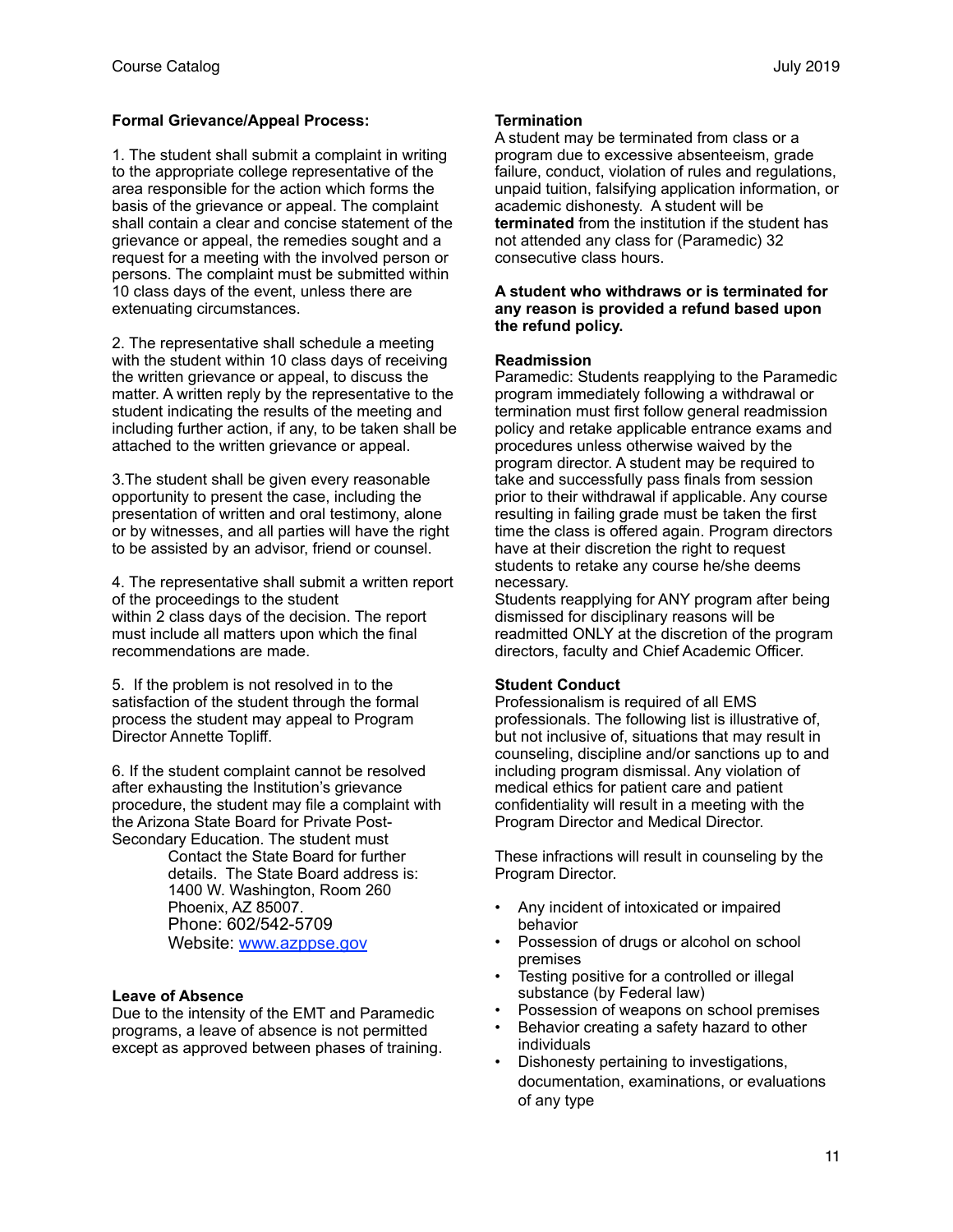- Any form of academic dishonesty, including copying the work of others and plagiarism
- Disobedient or disrespectful behavior to other students, staff, or faculty members
- Disruptive behavior in class and failure to modify behavior when requested
- Vulgarity or profanity during classroom, lab, hospital clinical, or field rotations
- Breech of patient confidentiality/privacy
- Falsification of documents
- Theft or destruction of school property
- Violation of Program policy
- Inappropriate behavior unbecoming to an EMS professional

## **Disciplinary Procedures**

Charges of misconduct or breach of the program's ethical or professional behavior standards against a student at any stage of the program will be investigated. The Program strives to assure due process in the event of any disciplinary action that is taken against a student who violates the standards of conduct and/or fails to meet the academic requirements of the Program as outlined in this manual. Corrective action is generally progressive. For most minor incidents, verbal counseling, documented warnings, and/or a written reprimand may precede probation and/or dismissal/withdrawal from the Program. The purpose of this disciplinary action is to provide feedback that encourages accountability and behavior that reflects Program values. Correction action plans are intended to be positive, nonpunitive interventions that allow an individual time to correct an identified deviation from expected behavior. In each instance, the correction action is to be fair, just, and in proportion to the seriousness of the violation. Feedback is to be communicated privately, out of sight and sound of peers or coworkers, and delivered in a timely manner. For more severe offenses, the disciplinary process may begin with probation or dismissal/withdrawal from the Program. Paramedic Program – students are required to wear the uniform shirt provided by (WE). Students should attend class in appropriate dress as required by the instructor. Students must wear shirts and shoes at all times, and may not wear Tshirts containing offensive or objectionable picture or words.

#### **Transferability of Credits NOTICE CONCERNING TRANSFERABILITY OF CREDITS AND CREDENTIALS EARNED AT OUR INSTITUTION:** The transferability of credits you earn at Wizard Education (WE) is at the

complete discretion of an institution to which you

may seek to transfer. Acceptance of the Paramedic certificate from (WE)'s Emergency Medical Services-related programs is also at the complete discretion of the institution to which you may seek to transfer.

## **Placement Assistance**

While (WE) does not have an active Placement Office and does not represent itself as offering active placement assistance, the Programs Administrator, the instructors and the staff are available at any time to provide information on jobs available in the area. It is also important to note the graduation from (WE) courses will be looked upon favorably in job application and interviews with American Medical Response – (WE)'s co- organization. **However, no expressed or implied guarantee of placement or employment is made by (WE) or any of its representatives.** 

## **Housing Services**

(WE) does not have under its control, operate or provide dormitory facilities or housing services of any type. For long-term programs, adequate monthly housing is readily available at students' sole expense. For short-term courses, numerous weekly and daily hotels are available in close proximity to each campus. Daily hotel costs in the area are estimated to be less than \$150.

## **Student Services**

*Counseling*: Students are encouraged to seek the counseling services of any instructor, or the Institute Director. Counseling issues may include anything that impedes the student's success or potential success in the program. The Institute Director is also available for answering generalized question about potential success in the program, potential employment and/or employers in the EMS industry.

## **Library Services**

Due to the unique and specialized nature of the Emergency Medical Services education and training provided by (WE), the college had developed and maintains its own *Virtual Library*. The (WE) *Virtual Library* is available to all enrolled (WE) students at all campuses, 24/7, and contains unlimited access to specialty resources and interactive patient simulators. In addition, (WE) maintains a small physical library of media, materials and resources at each campus to augment the more robust, *Virtual Library*. At some campuses, arrangements also exist for student to have access to major university and medical school libraries during their time as an enrolled (WE) student.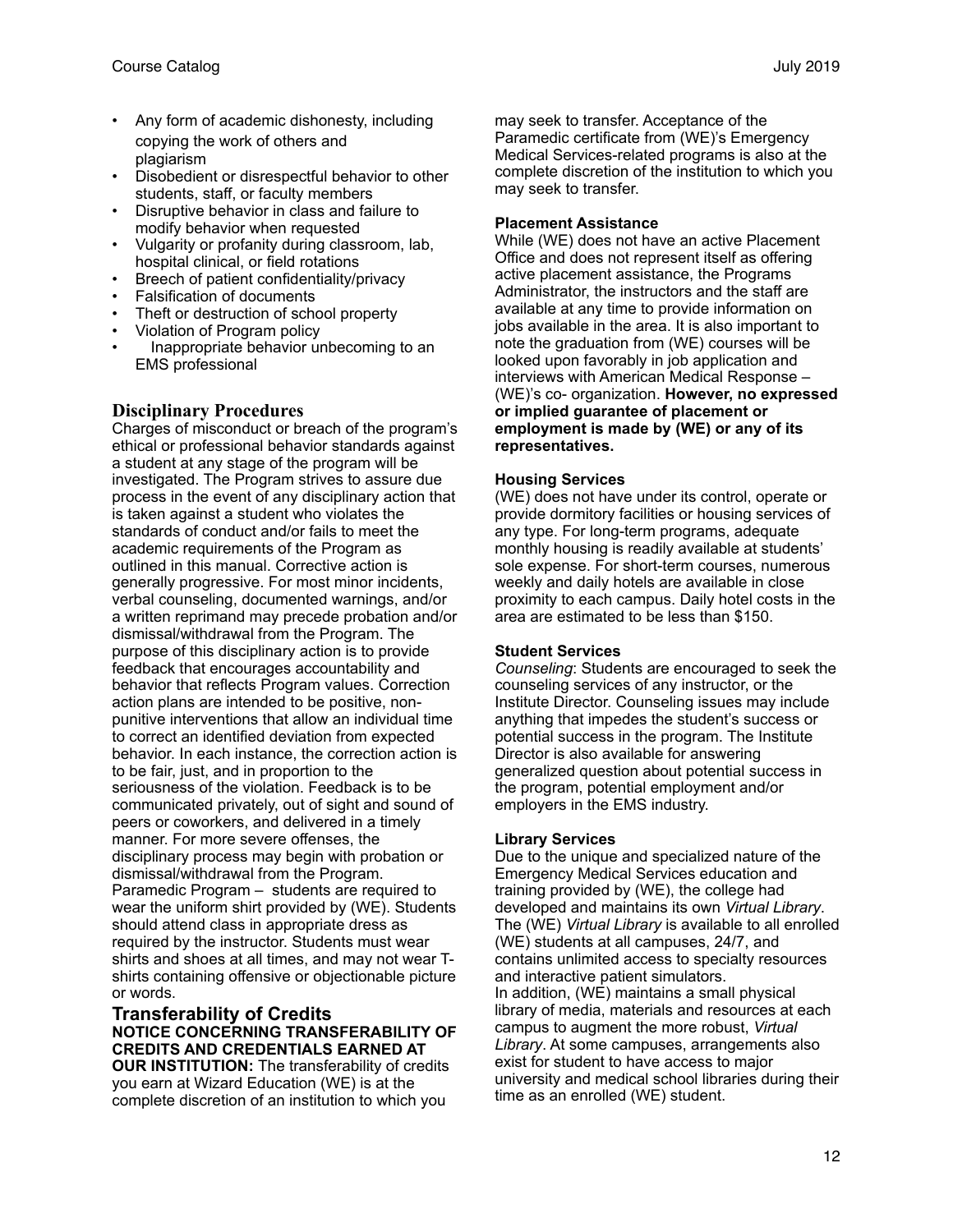## **Study Practices**

(WE) acknowledges the fact the programs offered are extremely challenging academic undertakings. Students need to dedicate many hours on a routine basis to study time outside the classroom. Typical expectation is two hours of study for everyone one hour of classroom time. Students are also encouraged to group together for study purposes, which often facilitate semistructured study time and present an opportunity to challenge and be challenged by fellow students. Equipment, supplies and classroom space are available for practice outside of normal labs if an (WE) instructor is present throughout the practice session.

## **Records Retention**

Enrollees are advised and cautioned that state law requires this educational institution to maintain school and student records for only a (5) five-year period. Letters of confirmation of Course Completion/Transcripts will be retained indefinitely. These records are maintained at the main campus: 9516 W Peoria Ave #7 Peoria, AZ 85345. Students may request copies of records or letters of confirmation of course completion/ transcripts in writing. A copy of records or letter of confirmation/transcript of course completion fee may apply.

## **Ability to Benefit**

(WE) requires all applicants to the Paramedic certificate program to possess a high School diploma or GED Equivalent.

(WE) does not offer Ability to Benefit (ATB) exam. **English as a Second Language** 

(WE) does not provide instruction for English as a Second Language (ESL)

#### **English Language Services**

(WE) instructs all programs and courses in the English language only.

## **Student from Other Countries**

(WE) will admit students from other countries if they can provide the documents required by (WE)'s admission requirements. (WE) does not provide visa services or vouch for student status, and any associated degree at this time.

## **Special Needs**

(WE) will provide reasonable and appropriate accommodations for students with documented disabilities. In accordance with the Americans with Disabilities Act (ADA), it is the student's responsibility to notify (WE), in writing, of any diagnosed disabilities along with the appropriately prescribed accommodations requested. This documentation must be provided at the time of enrollment and at least 15 business days prior to the first day of the program or course.

#### **Student/Instructor Ratio**

The laboratory ratio of students to instructor does not exceed 8 to 1. The classroom ratio of students to instructor in technical courses does not exceed 24 to 1. Remote classroom ratios will not exceed 24 to 1.

#### **Academic Calendar**

(WE) publishes its full academic calendar on-line. It is available at all times for reference on the worldwide web at [www.wizardeducation.com](http://www.NCTI.edu). Courses are scheduled from 8:00 a.m. to 6:00 p.m., Monday – Friday, and Saturdays 8:00 a.m. to 6:00 p.m. Depending on the class schedule, instruction may be all day, part of the day, or evenings, and many include Saturday sessions. Generally, instructors are available on weekdays. However, if you have questions or problems with your classes or schedule, please contact the Business Office or Registration Office at (623) 388 8900. (WE) has voice mail capability for afterhours messages.

(WE) observes the following holidays (no courses conducted and the administrative offices are closed):

New Year's Day, President's Day, Memorial Day, Independence Day, Labor Day, Thanksgiving Day and the Friday following Thanksgiving, and Christmas Day. Courses are not usually scheduled between Christmas and New Year's Day.

## **Financial Aid & Student Loans**

**(WE) does not provide any form of student financial aid and does not participate in any federal or state financial aid programs.**  Students are advised that if they obtain a Bank loan to pay for an educational program, he or she

will be responsible for repaying the full amount of the loan plus interest.

## **Financial Condition of the College**

(WE) has been in operation continuously and without interruption since it was founded in 2003. As an institution, as of the date of publication of this catalog, it has no pending petition in bankruptcy, is not operating as a debtor in possession, has not filed a petition within the preceding five years, and has not had a petition in bankruptcy filed against it with the preceding five years that resulted in reorganization under Chapter 11 of the United States Bankruptcy Code (11 U.S.C Sec. 1101 et seq.).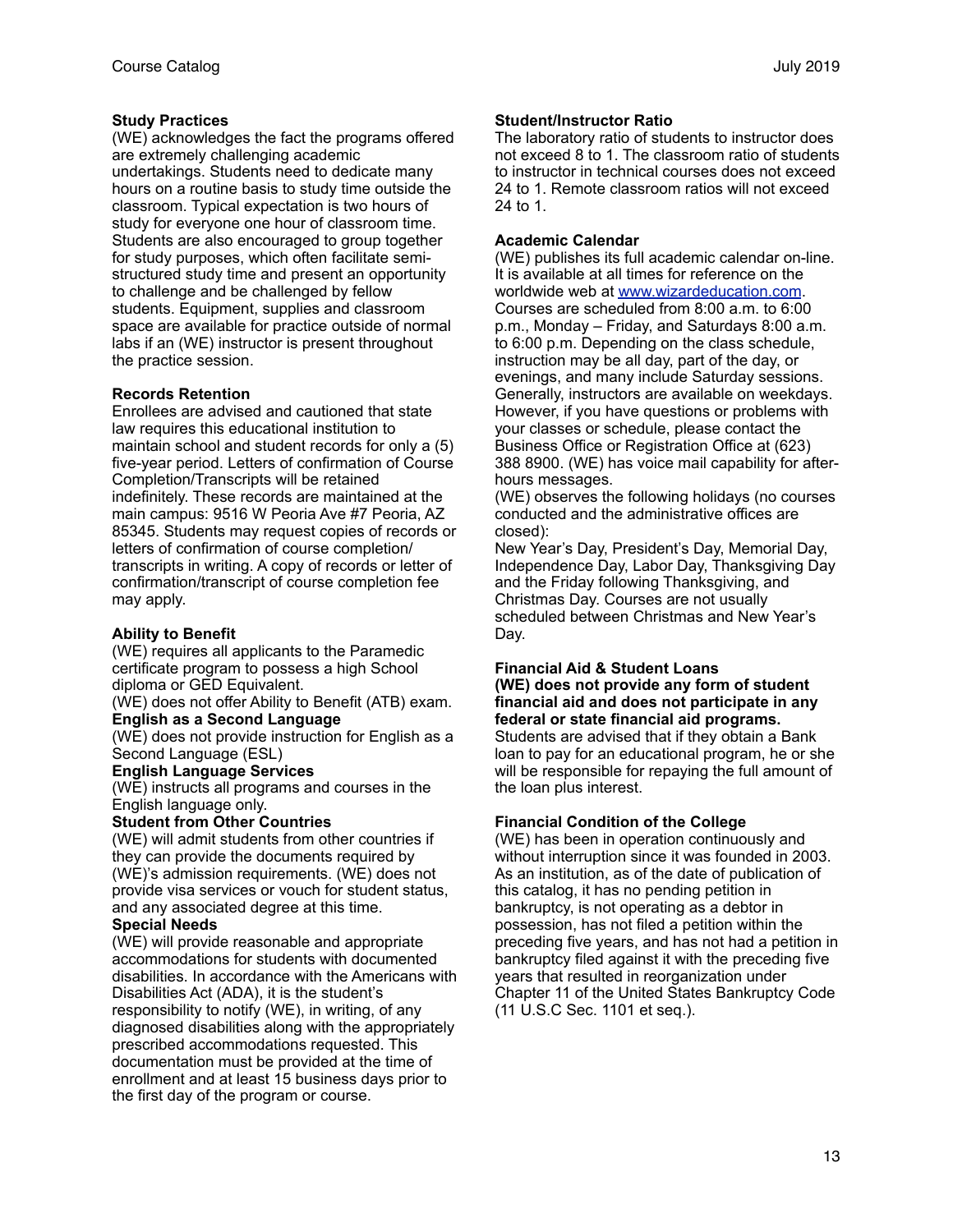## **Class Starts and Postponement**

Classes for the various programs start throughout the year. Please see catalog addendum. Postponement by the school within thirty (30) days of the original starting date will not alter the terms and conditions of the enrollment agreement. Postponement by the school beyond thirty (30) days of the original starting date will terminate the enrollment agreement with all monies paid by the applicant to be refunded in full.

#### **Credit for Previous Education and Life Experience**

Wizard Education does not offer Advanced Placement or Credit for Experiential Learning

#### **Review of prior education and Training ( GI BILL® students only)**

This institution *will* inquire about each veteran's previous education and training, and request transcripts from all prior institutions, including military training, traditional college coursework and vocational training.VA beneficiaries utilizing VA education benefits must have all previous education and training submitted to Wizard Education, so that credit can be evaluated and granted appropriately

See Paramedic Policy & Procedure Manual for complete rules and regulations.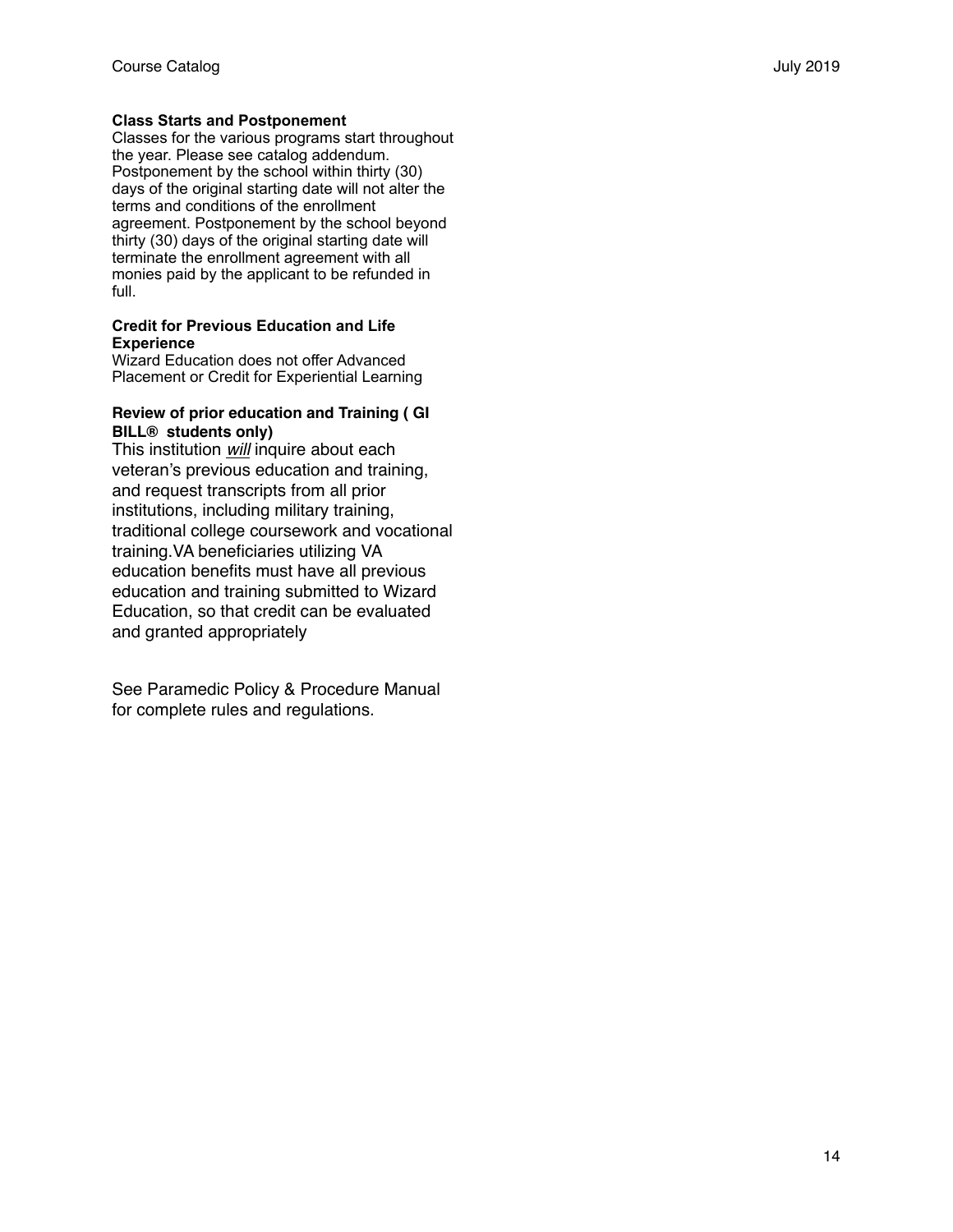#### **Paramedic EMERGENCY MEDICAL SERVICES: EMT to PARAMEDIC**

LENGTH**:** 1308 CLOCK HOURS INSTRUCTIONAL WEEKS 40 CREDENTIAL AWARDED: Certificate of **Completion** 

#### Desirable Qualifications

Prior 2 years experience as an EMT with an ambulance or fire service provider agency is preferred, but not required.

#### To Qualify for Admission

Applicants must be at least 18 years of age and possess a high school diploma or GED equivalent. Applicant must also have an EMT certification that is current, and must have a current American Heart Association Healthcare Provider-CPR card. All applicants must take an entrance exam and pass with a minimum score 80%. A passing entrance exam score is good for one year from date of testing.

## How & When to Apply

Each applicant will be required to submit a completed application packet. The number of students accepted into each program is dependent on the site location. (WE) also accepts alternates per program, provided students have both passed the entrance exam and submitted a complete application packet. Students will not be accepted without a completed application packet. Students may contact the Registration Office during regular business hours to request application, or refer to our website at: www.Wizardeducation.com.

## Course Charges & Fees

| <b>Tuition Costs</b> | 5210 |
|----------------------|------|
| Books/Supplies       | 3240 |
| <b>TOTAL</b>         | 8450 |

## Tuition Payment Options

Option #1: Payment in full of \$8450.00 Due the first day of Course

Option #2: Payment Plan of \$3950.00 Due First Day of Course + \$2500.00 prior to (first day of 2nd Session) + \$2500.00 prior to(first day of 3rd Session = Total  $$8950.00$ Both options are available to all students

(payable by cash, check or credit card)

#### Course Description

This course fulfills all of the training requirements set forth by the state of Arizona for Paramedics. The paramedic program is an interactive, handson experience. All students are expected to participate to enhance the overall education in both skills and lectures. Upon successful completion of this course, students will be eligible to take the National Registry exam (as well as any state-sponsored exam in non-National Registry states), the final step towards licensure can lead to employment in a wide range of job opportunities, to include: Ambulance Paramedic, Firefighter Paramedic, Emergency Room Technician, Private industry paramedic, special functions standby paramedic (i.e. concerts, sporting events, state and county fairs, etc.) and others.

#### Paramedic Program OBJECTIVES:

1. Demonstrate an understanding of the Emergency Medical System, the roles and responsibilities of the paramedic.

2. Exhibit knowledge, understanding, and application of the human anatomy.

3. Demonstrate an understanding and apply good history taking, clinical decision making, to develop a working diagnosis.

4. Apply your knowledge and understanding of the required medications in the scope of practice for paramedics in accordance to AZ Department of Health Services.

5. Exhibit your knowledge of airway management and ventilation of the patient.

6. Explore trauma systems and develop an understanding of mechanism of injury.

7. The student will demonstrate an knowledge of the cardiac system and emergencies.

8. Demonstrate your knowledge of pulmonary emergencies.

9. The students will learn and demonstrate their knowledge of pediatric emergencies.

10. Exhibit their understanding of ambulance operations.

11. The student will demonstrate and have an understanding in other medical issues.

## Instructional Faculty

Instructional faculty members employed by (WE) are properly-qualified by professional EMS experience and additional education relating to instructional methodologies. (WE) selects instructors carefully and recognizes the key role they play in imparting academic information in an organized format that progressively builds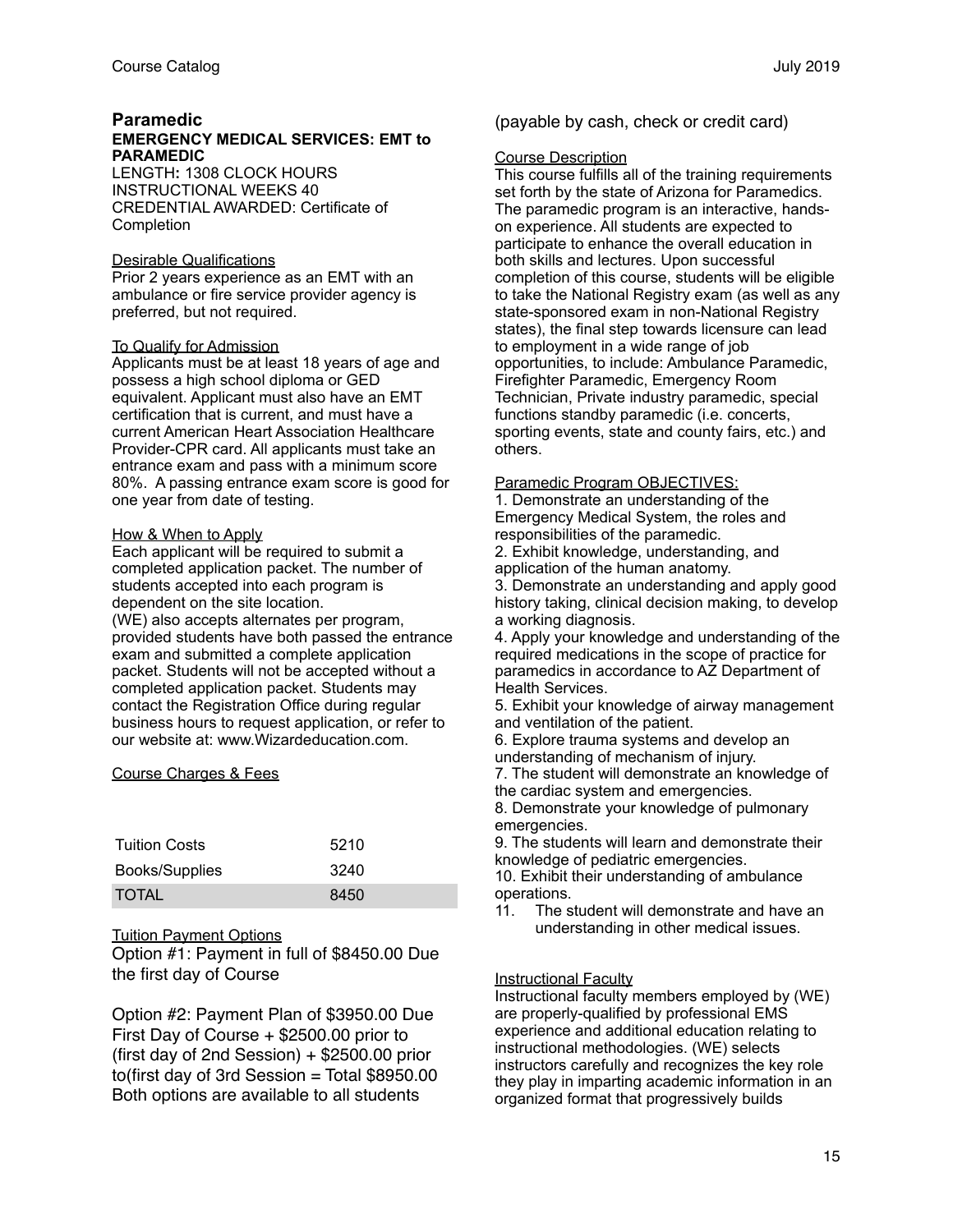towards student success. Certain (WE) programs that are accredited by national programmatic accrediting bodies require even more stringent standards for the selection of qualified instructors.

Schedule of Training

The program consists of 3 sessions described as follows:

## **Paramedic Course Outline:**

## **Session P101**

Start \_11/07/2019\_\_\_\_ End\_02/25/2020

Didactic Hours \_\_178\_\_\_\_\_ Lab Hours 30

## **Session P101 Weeks 1-13**

Injury Prevention Medical Legal Issues Ethical Issues Medical Terminology I Cellular A&P Fluids & Electrolytes Acid Base Balance Intro to Pathophysiology Pharmacology Skeletal System Circulatory System Pharmaceutical Calculations Vascular Access Human Development Patient Communications Respiratory System Advanced Airway Ventilation / Oxygenation Capnography / Oximetry History Taking Physical Exam Nervous System Patient Assessment GI System Unrinary System Reproductive System Communication & Documentation Critical Thinking I **Genetics** Cadaver Lab / Invasive Skills Endocrine System

#### **Lab I Week 4 BLS / Airway / Ventilation**

 **Lab 2 Week 10 Medication Administration** 

**Lab 3 Week 12 Advanced Airway & Ventilation**

**Lab 4 Week 13 Cadaver Lab - AdvancedAirway/Ventilation/ Physical Examination**

**Course Progress and Completion Upon successful completion of Session P101, the Paramedic Intern will become eligible to progress into the subsequent Session P202.** 

## **Session P202:**

Start 02/26/2020\_\_\_\_ End\_\_05/18/2020\_\_

Didactic Hours \_\_192\_\_\_\_\_\_ Lab Hours 16 Hospital Clinical Phase\_\_\_168\_(min)\_**(12 hours weekly)**

Hospital Clinical Phase(168 Hrs): Scheduled according to hospital availability, and typically consists of two to three days per week, prescheduled eight or twelve hour shifts, for a period of fourteen weeks. **Students must be available for clinical scheduling during this portion of the program**

## **Session P202 Weeks 14- 27**

Trauma & Mechanism of Injury Kinematics Bleeding & Hemorhage control Shock Soft Tissue Injury **Burns** Medical Terminology II Pathophysiology II Pharmacology II Head & Face Injuries Spinal Injuries Thoracic Trauma Abdominal Trauma Musculoskeletal Trauma Orthopedic Emergencies Malpractice Mock Trial Respiratory Emergencies Cardiology EKG / Rhythm interpretation 12 & 15 Lead EKG Advanced Cardiac Life Support Cardiovascular Emergencies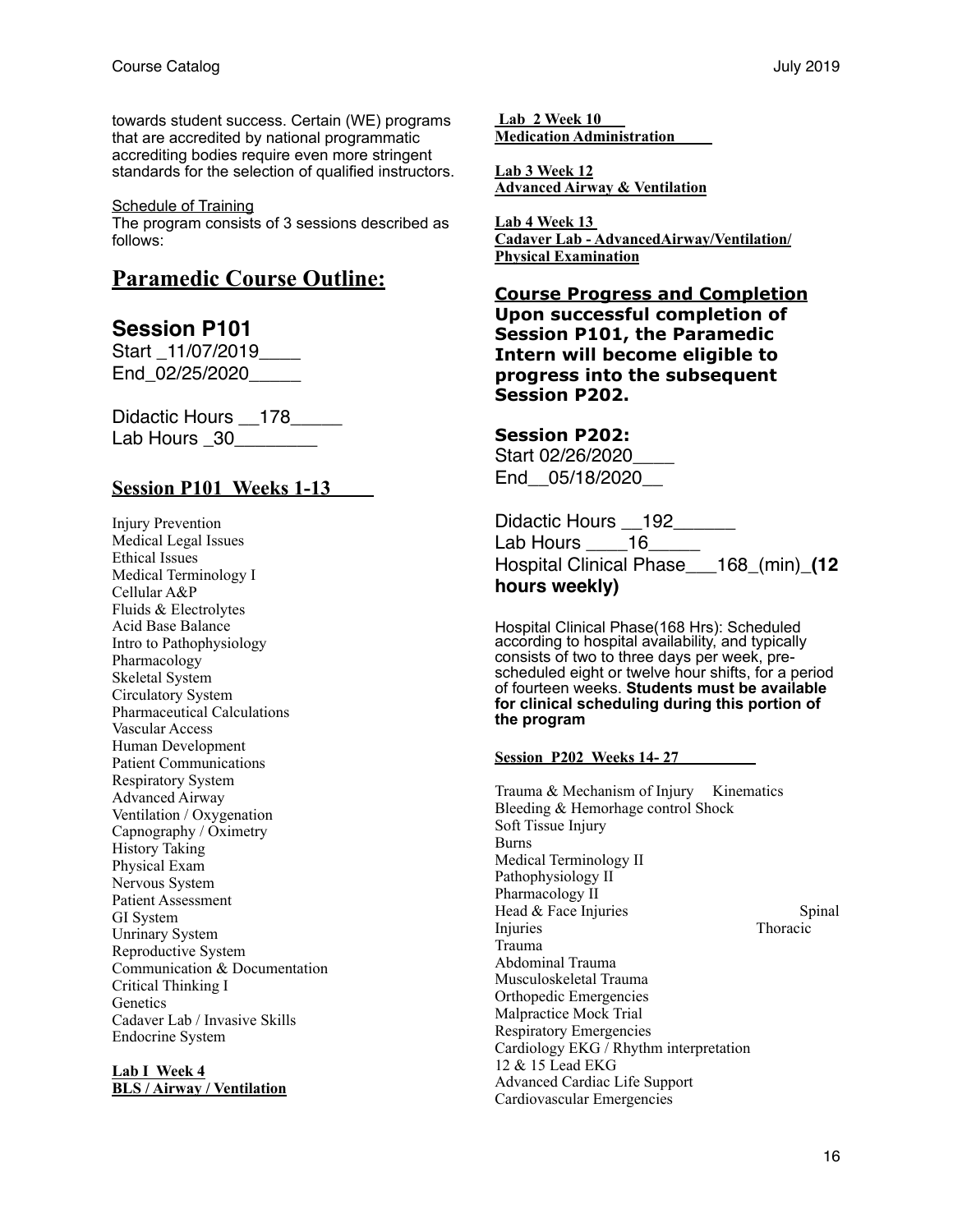| Neurologic Emergencies           |              |
|----------------------------------|--------------|
| Renal & Urologic Emergencies     |              |
| Toxicology                       |              |
| Hematology                       |              |
| <b>Environmental Emergencies</b> |              |
| Allergies and Anaphylaxis        |              |
| Critical Thinking II             | Opthomalogic |
| Emergencies                      |              |
| <b>Clinical Rotations</b>        |              |

## **Lab 5**

**Lab 6 Week 23 EKG / ACLS / Cardiology Patient Assessment** 

## **Course Progress and Completion Upon successful completion of Session P202, the Paramedic Intern will become eligible to progress into the subsequent session P303**.

**Session P303 (Wks 28-41)**  Start 05/19/2020 End\_08/09/2020

Didactic Hours \_200\_\_\_\_\_\_ Lab Hours 24 Field Internship\_\_500\_\_(min)\_\_**\_ (22 hours weekly)\_**

Field Internship Phase( 500 Hrs): Scheduled according to Advanced Life Support (ALS) provider agency availability, typically consists of two to three days per week, pre-scheduled eight, ten, twelve hour shifts, for a period of fourteen weeks. **Students must be available for clinical scheduling during this portion of the program.**

Behavioral Emergencies Gynecology Neonatology **Obstetrics** Neonatal Resuscitation Pediatrics Pathophysiology III Pediatric Advanced Life Support Emergency Pediatric Care Abuse Neglect & Assault Special Health Care Needs Home High Tech Health Care

Chronic Illness Care Ambulance Operations Incident Command Weapons of Mass Destruction Rescue Awareness Hazardous Materials Incidents Abdominal Pain Advanced Medical Life Support International Trauma Life Support Critical Thinking III & Dif Dx Laboratory Values Blood Products and Administration Vehicular Rotations National Registry Preparation National Registry Practical Exam

#### **Lab 7 Week 34**

**PALS / OB/Gyn /Neonates / PEDs** */* **Chronic / Special Needs**

**Lab 8 Week 37 National Registry Practice / Paramedic Oral Boards**

## **Exit interview w/ Program Director**

#### **Course Progress and Completion**

When all Sessions of training have been successfully completed, the Paramedic Intern will receive a Completion Certificate and become eligible for State and/or National EMT-Paramedic certification testing.

Course Completion & Grading

Completion of the Paramedic program is subject to following criteria:

1. Successful completion of all section MAJOR exams. Maintaining a 80% grade point average (GPA). Completion of the course FINAL exam with a minimum grade of 80%.

Grading **Excellent** 90% - 100% A

Above Average 80% - 89% B

Unsatisfactory 79% or less F

2. Active participation in all Skills practice sessions and successful demonstration of all required SKILLS EXAMS. Skills exams are rated on a "Pass/ Fail" basis.

3. Active participation in and successful completion of ACLS, PALS, BLS, AMLS and ITLS, according to the pre-set guidelines of the course.

4. Compliance with all attendance requirements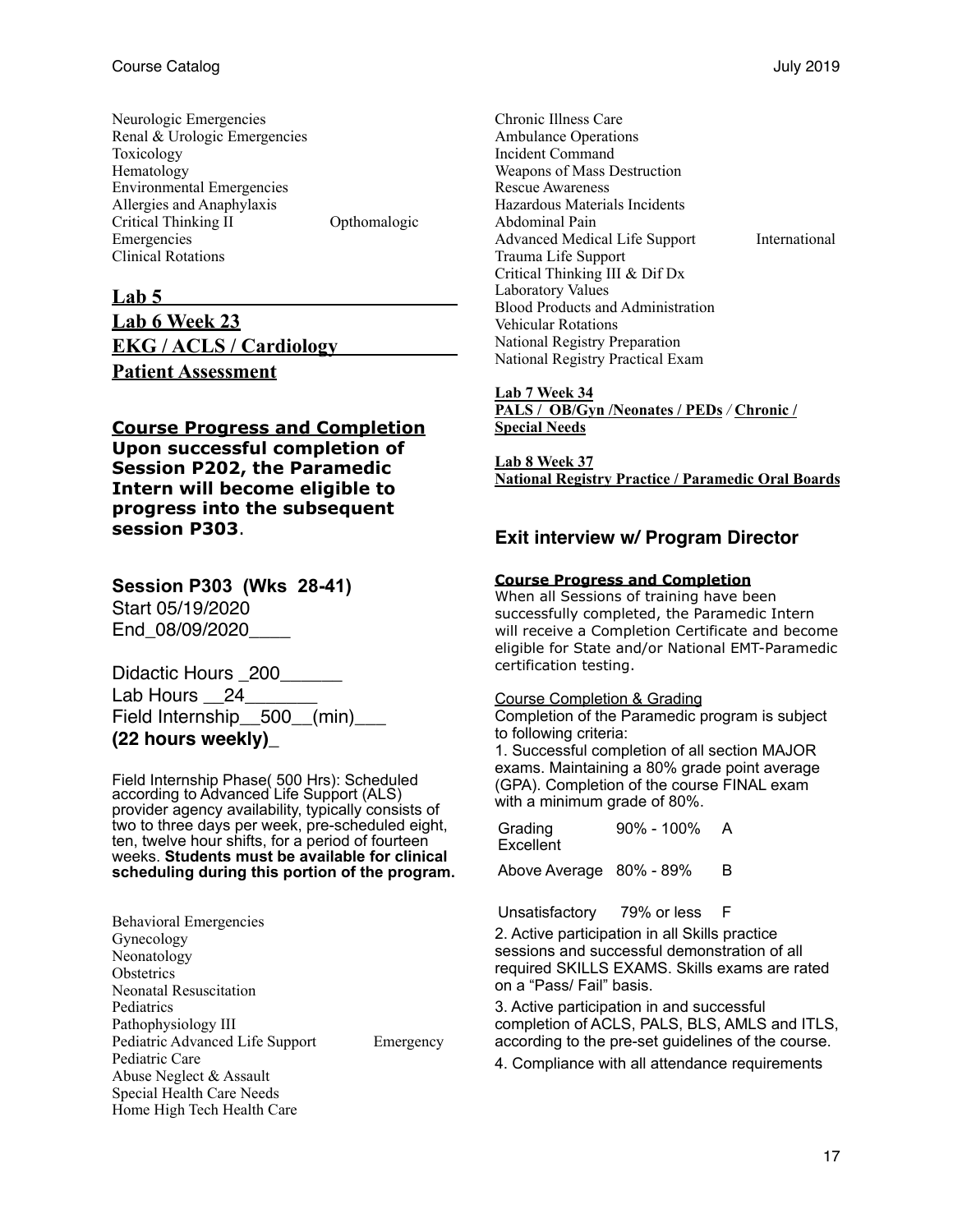## **Attendance Expectations**

Paramedic students may not be absent for more than 32 consecutive hours total for the program. Students are to notify (WE) by phone prior to class time if they are going to be absent or late. Notice of prolonged absence must be made in person or by letter to the appropriate school administrator, as designated by the Program Director. All absent time, including late arrivals and early departures, regardless of reason, is recorded and becomes part of the student record. Students absent for four 32 consecutive class hours from the last date of academically related activity, including externship, will be terminated.

## **NREMT Certification Requirements:**

- Pass the Paramedic course including written exams, NREMT skill exam and clinical and vehicular rotations.
- Complete NREMT Application form online at [www.nremt.org.](http://www.nremt.org)
- [Pay applicable fees to NREMT](http://www.nremt.org)
- [Successfully pass the NREMT cognitive exam](http://www.nremt.org)
- [Other information regarding National Registry](http://www.nremt.org)  [certification can be found online at](http://www.nremt.org)  [www.nremt.org](http://www.nremt.org)

## **LICENSURE, CERTIFICATION, AND REGISTRATION**

Graduation does not guarantee eligibility to sit for licensure, certification, or registry exams As part of the licensure, certification, and registration application process, arrest and court records of final adjudication for any offense other than a minor traffic violation may be submitted to credentialing agency for review.

Applicants who have been convicted of a felony and whose civil rights have not been restored may be considered to be incomplete by the Institution until documentation of restoration of civil rights is received.

Students should consult with the credentialing agency for more specific information.

#### **Paramedic Licensing**

Final Paramedic Licensure in the State of ARIZONA, Arizona Department of

Health Services, 150 North 18th Avenue, Phoenix, AZ 85007, phone 602.542.1025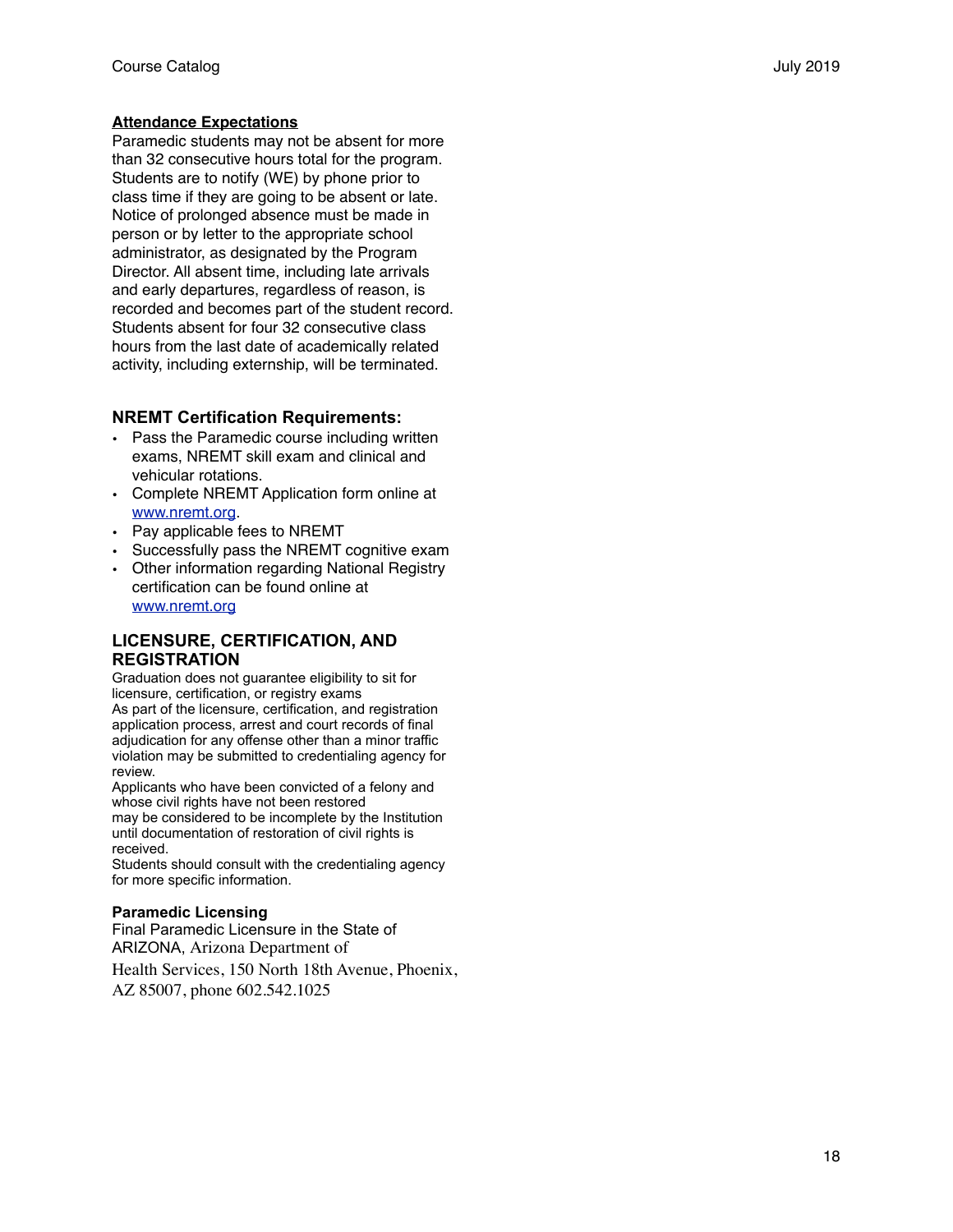## **ADDENDUM A1**

Site #1 Sedona Fire Dept: 125 Slide Rock Rd Sedona, AZ 86351

Site #2 River Medical Training Center: 415 El Camino Way Lake Havasu City, AZ 86403

Site #3 Peoria Classroom: 9516 W Peoria Ave #7 Peoria, AZ 85345

Site #4 Life Line Ambulance 915 Hinman, Prescott, AZ 86301

Site #5 American medical Response, 222 E Main St Mesa AZ 85048

**Distance education students are required to attend these dates at the main campus.** 

## **Main Campus Lab Requirements:**

BLS Skills Lab -June 3, 2019 Medication Administration Lab - July 15, 2019 Cadaver/Skills Lab - August 5, 2019

ACLS Skills Lab - September 10, 2019

ITLS Skills Lab - October 21-22, 2019

Patient Management Lab -November 12, 2019

PALS Skills Lab - January 21, 2020

AMLS Skills Lab -February 3, 2020

NREMT Skills Practice - February 10-11, 2020

NREMT Skills Final - March 20, 2020

Labs start at 8am.

## ADDENDUM A2 **Staff and Faculty Listing:**

Medical Director: Marc R Matthews, M.D., M.S., F.A.C.S.,LTC

Program Director

Annette Topliff, RN Diploma in Nursing -Toledo Hospital School of Nursing, Toledo OH Bachelors of Science in Nursing University of Phoenix, Phx AZ Critical Care Transport Specialist Wizard Education Bullhead City, AZ

## **Lead Instructors:**

Carl O. Lind NREMT-P EMT & Fire Science Glendale College 1991 Glendale Arizona Paramedic Glendale College 1992 Glendale Arizona

Fred Killingbeck RN, EMT-P, CEN, FICN, E-TNS,CCTS Paramedic Phoenix College1984 Associate in Applied Science Registered Nurse University of State of New York 1983 Associate in Science

**Clinical Coordinator/Student Services:**

Laura Lind NREMT Suzanne Fratini

**Registrar/ Admissions/ Finances:** Beth Wichman EMT

**Plant Services/Equipment:**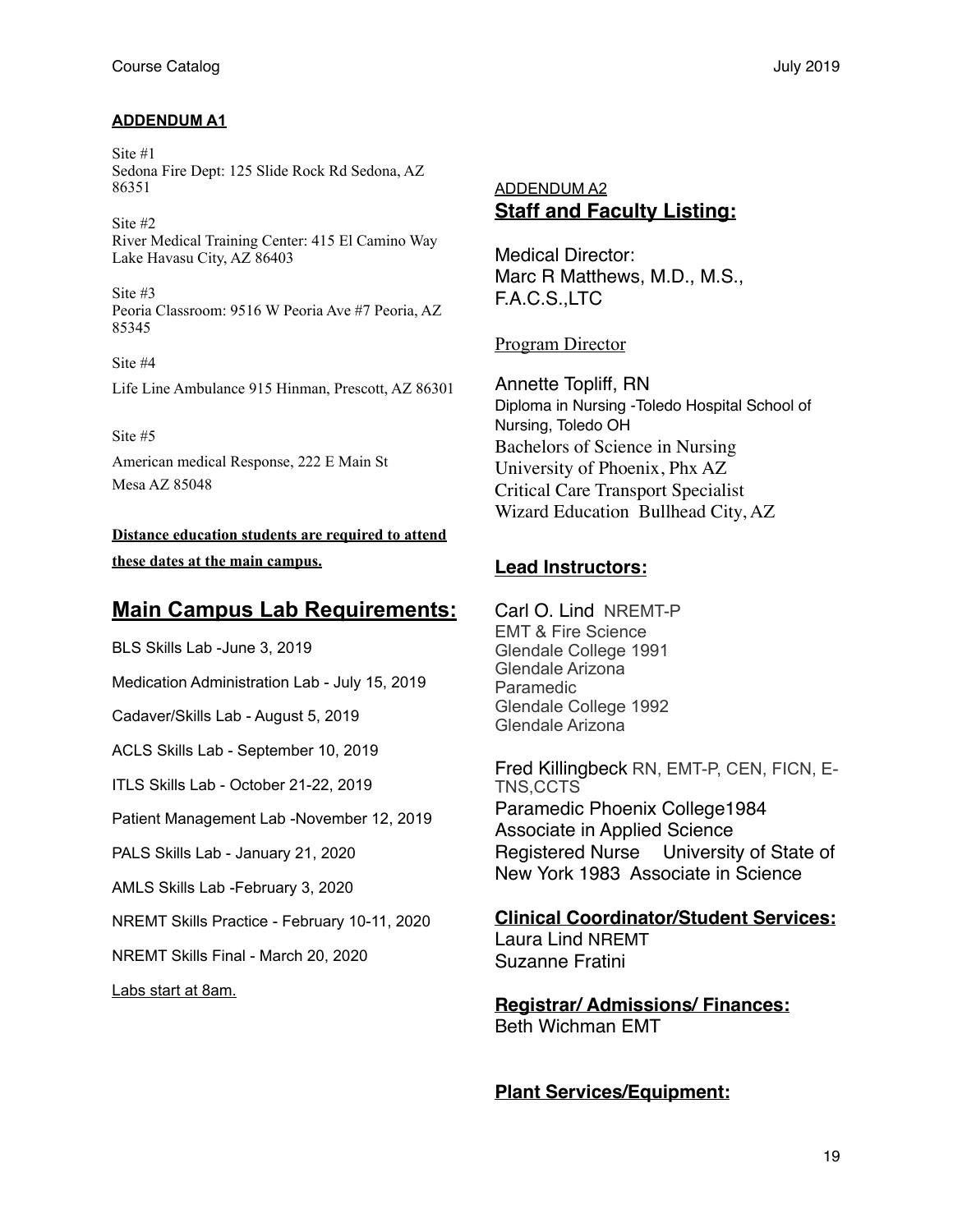Suzanne Fratini

## **Part-time Instructors/Adjuncts:**

Angie Ropicky NREMT-P, CCEMT-P Paramedic Lakeshore Tech 2002 Cleveland, WI

Robert Tackett NREMT-P Paramedic Grandview Hospital Paramedic Program, 1975

# **Notes……..**